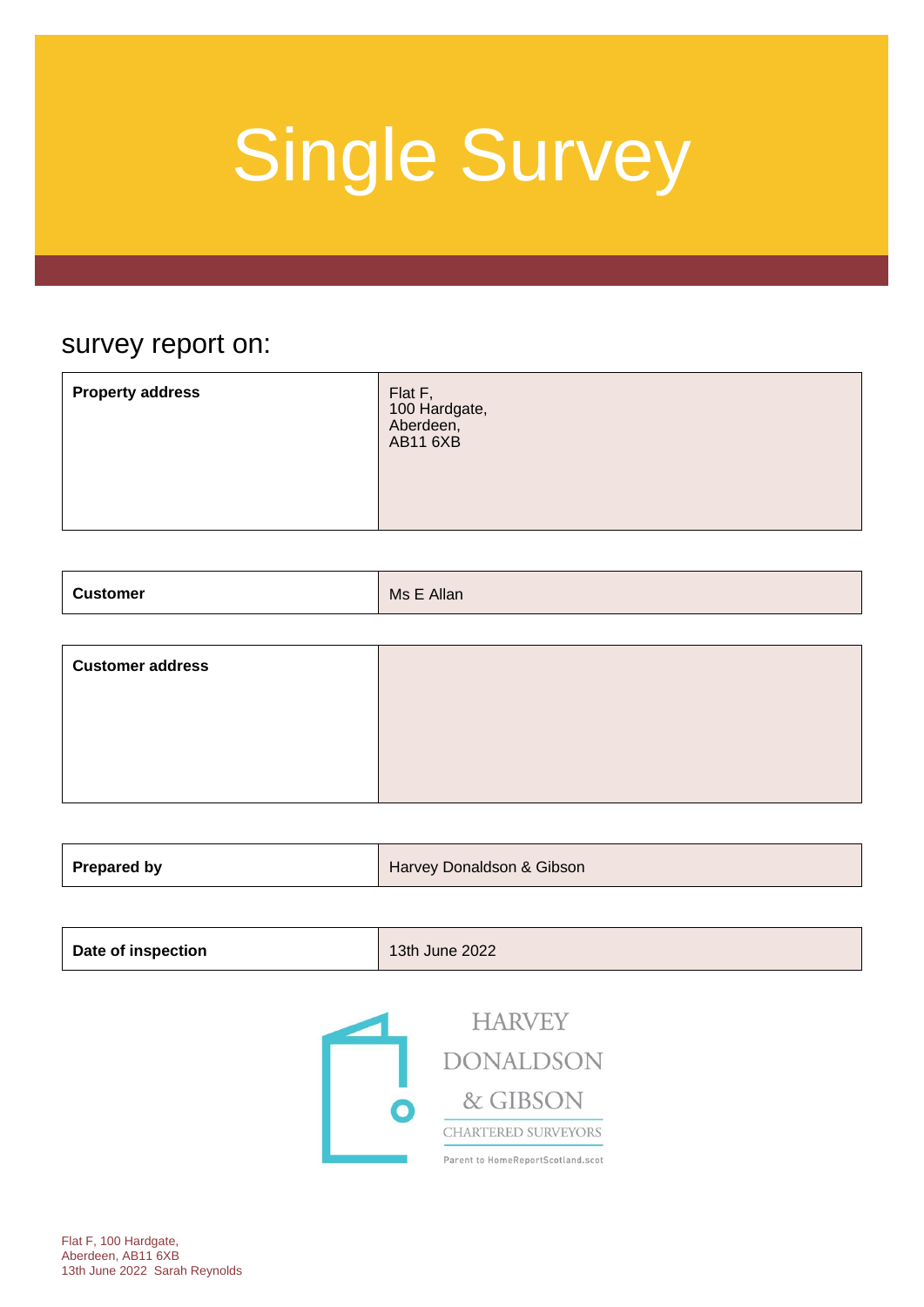### **PART 1 - GENERAL**

### **1.1 THE SURVEYORS**

The Seller has engaged the Surveyors to provide the Single Survey Report and a generic Mortgage Valuation Report for Lending Purposes. The Seller has also engaged the Surveyors to provide an Energy Report in the format prescribed by the accredited Energy Company.

The Surveyors are authorised to provide a transcript or retype of the generic Mortgage Valuation Report on to Lender specific pro-forma. Transcript reports are commonly requested by Brokers and Lenders. The transcript report will be in the format required by the Lender but will contain the same information, inspection date and valuation figure as the generic Mortgage Valuation Report and the Single Survey. The Surveyors will decline any transcript request which requires the provision of information additional to the information in the Report and the generic Mortgage Valuation Report until the Seller has conditionally accepted an offer to purchase made in writing.

Once the Seller has conditionally accepted an offer to purchase made in writing, the Purchaser's lender or conveyancer may request that the Surveyors provide general comment on standard appropriate supplementary documentation. In the event of a significant amount of documentation being provided to the Surveyors, an additional fee may be incurred by the Purchaser. Any additional fee will be agreed in writing.

If information is provided to the Surveyors during the conveyancing process which materially affects the valuation stated in the Report and generic Mortgage Valuation Report, the Surveyors reserve the right to reconsider the valuation. Where the Surveyors require to amend the valuation in consequence of such information, they will issue an amended Report and generic Mortgage Valuation Report to the Seller. It is the responsibility of the Seller to ensure that the amended Report and generic Mortgage Valuation Report are transmitted to every prospective Purchaser.

The individual Surveyor will be a member of the Royal Institution of Chartered Surveyors who is competent to survey, value and report upon Residential Property<sup>1</sup>.

If the Surveyors have had a previous business relationship within the past two years with the Seller or Seller's Agent or relative to the property, they will be obliged to indicate this by ticking the adjacent box.  $\boxed{\times}$ 

The Surveyors have a written complaints handling procedure. This is available from the offices of the Surveyors at the address stated.

### **1.2 THE REPORT**

The Surveyors will not provide an amended Report on the Property, except to correct factual inaccuracies.

The Report will identify the nature and source of information relied upon in its preparation.

The Surveyor shall provide a Market Value of the Property, unless the condition of the Property is such that it would be inappropriate to do so. A final decision on whether a loan will be granted rests with the Lender who may impose retentions in line with their lending criteria. The date of condition and value of the property will be the date of inspection.

Prior to 1 December 2008, Purchasers have normally obtained their own report from their chosen Surveyor. By contrast, a Single Survey is instructed by the Seller and made available to all potential Purchasers in expectation that the successful Purchaser will have relied upon it. The Royal Institution of Chartered Surveyors rules require disclosure of any potential conflict of interest when acting for the Seller and the Purchaser in the same transaction. The Single Survey may give rise to a conflict of interest and if this is of concern to any party they are advised to seek their own independent advice.

The Report and any expressions or assessments in it are not intended as advice to the Seller or Purchaser or any other person in relation to an asking price or any other sales or marketing decisions.

1 Which shall be in accordance with the current RICS Valuation Standards (The Red Book) and RICS Codes of Conduct.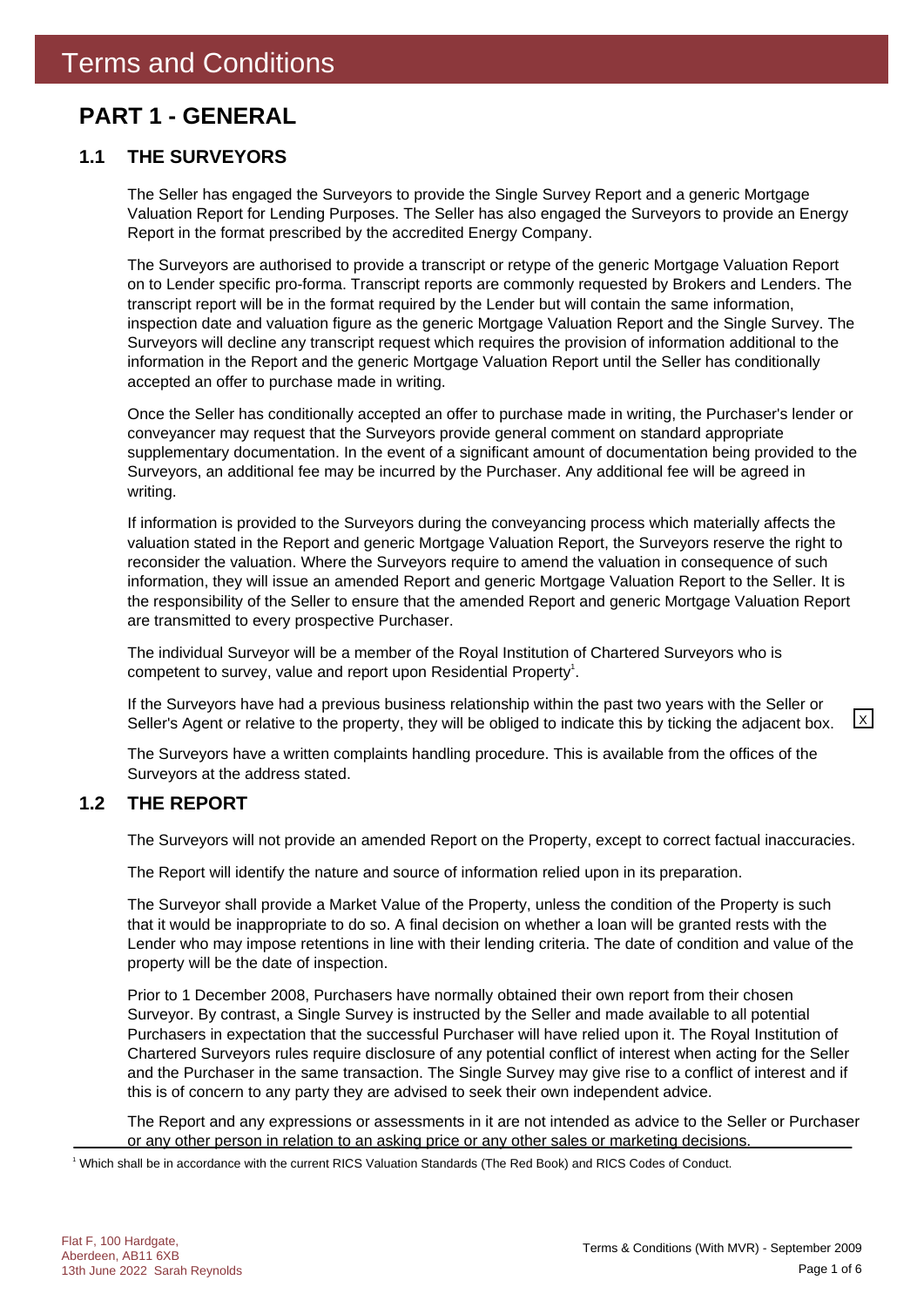The Report is based solely on the Property and is not to be relied upon in any manner whatsoever when considering the valuation or condition of any other property.

If certain minor matters are mentioned in the Report it should not be assumed that the Property is free of other minor defects.

Neither the whole nor any part of the Report may be published in any way, reproduced or distributed by any party other than the Seller, prospective purchasers and the Purchaser and their respective professional advisers without the prior written consent of the Surveyors.

### **1.3 LIABILITY**

The Report is prepared with the skill and care reasonably to be expected of a competent residential surveyor who is a member of the Royal Institution of Chartered Surveyors.

The Report is addressed to the Seller and was prepared in the expectation that it (or a complete copy) along with these Terms and Conditions (or a complete copy) would (or, as the case might be, would have been) be disclosed and delivered to:

- the Seller;
- any person(s) noting an interest in purchasing the Property from the Seller;
- any person(s) who make(s) (or on whose behalf is made) an offer to purchase the Property, whether or not that offer is accepted by the Seller;
- the Purchaser; and
- $\bullet$  the professional advisers of any of these.

The Surveyors acknowledge that their duty of skill and care in relation to the Report is owed to the Seller and to the Purchaser. The Surveyors accept no responsibility or liability whatsoever in relation to the Report to persons other than the Seller and the Purchaser. The Seller and Purchaser should be aware that if a Lender seeks to rely on this Report they do so at their own risk. In particular, the Surveyors accept no responsibility or liability whatsoever to any Lender in relation to the Report. Any such Lender relies upon the Report entirely at their own risk.

### **1.4 GENERIC MORTGAGE VALUATION REPORT**

The Surveyors undertake to the Seller that they will prepare a generic Mortgage Valuation Report, which will be issued along with the Single Survey. It is the responsibility of the Seller to ensure that the generic Mortgage Valuation Report is provided to every potential Purchaser.

### **1.5 TRANSCRIPT MORTGAGE VALUATION FOR LENDING PURPOSES**

The Surveyors undertake that on being asked to do so by a prospective purchaser, or his/her professional advisor or Lender, they will prepare a Transcript Mortgage Valuation Report for Lending Purposes on terms and conditions to be agreed between the Surveyors and Lender and solely for the use of the Lender and upon which the Lender may rely. The decision as to whether finance will be provided is entirely a matter for the Lender. The Transcript Mortgage Valuation Report will be prepared from information contained in the Report and the generic Mortgage Valuation Report.<sup>2</sup>

### **1.6 INTELLECTUAL PROPERTY**

All intellectual property rights whatsoever (including copyright) in and to the Report, excluding the headings and rubrics, are the exclusive property of the Surveyors and shall remain their exclusive property unless

 $^2$  Which shall be in accordance with the current RICS Valuation Standards (The Red Book) and RICS Rules of Conduct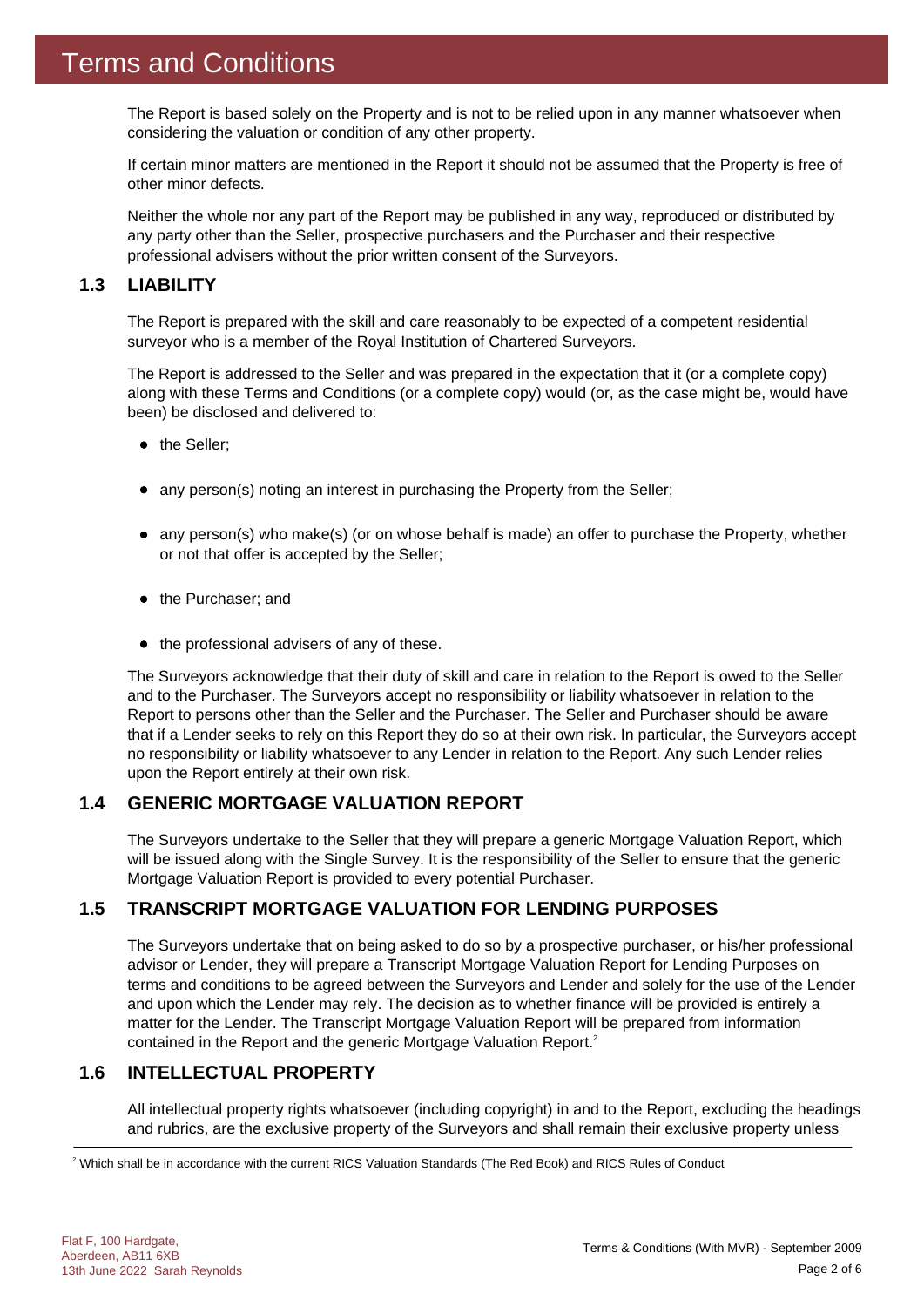they assign the same to any other party in writing.

### **1.7 PAYMENT**

The Surveyors are entitled to refrain from delivering the Report to anyone until the fee and other charges for it notified to the Seller have been paid. Additional fees will be charged for subsequent inspections and Reports.

### **1.8 CANCELLATION**

The Seller will be entitled to cancel the inspection by notifying the Surveyor's office at any time before the day of the inspection.

The Surveyor will be entitled not to proceed with the inspection (and will so report promptly to the Seller) if after arriving at the property, the Surveyor concludes that it is of a type of construction of which the Surveyor has insufficient specialist knowledge to be able to provide the inspection satisfactorily. The Surveyor will also be entitled not to proceed if after arriving at the property, the surveyor concludes that the property is exempt under Part 3 of The Housing (Scotland) Act 2006 as detailed in the (Prescribed Documents) Regulations 2008. If there is a potential threat to their health or personal safety, the inspection may be postponed or cancelled, at the Surveyor's discretion.

In the case of cancellation or the inspection not proceeding, the Surveyor will refund any fees paid by the Seller for the inspection and Report, except for expenses reasonably incurred and any fee due in light of the final paragraph of this section.

In the case of cancellation by the Seller, for whatever reason, after the inspection has taken place but before a written report is issued, the Surveyor will be entitled to raise an invoice equivalent to 80% of the agreed fee.

### **1.9 PRECEDENCE**

If there is any incompatibility between these Terms and Conditions and the Report, these Terms and Conditions take precedence.

### **1.1 DEFINITIONS**

- the "Lender" is the party who has provided or intends or proposes to provide financial assistance to the Purchaser towards the purchase of the Property and in whose favour a standard security will be granted over the Property;
- the "Transcript Mortgage Valuation Report for Lending Purposes" means a separate report, prepared by the Surveyor, prepared from information in the Report and the generic Mortgage Valuation Report, but in a style and format required by the Lender. The Transcript Mortgage Valuation Report for Lending Purposes will be prepared with the skill and care reasonably to be expected from a surveyor who is a member of the Royal Institution of Chartered Surveyors and who is competent to survey, value and report on the Property;
- the "Generic Mortgage Valuation Report" means a separate report, prepared by the Surveyor from information in the Report but in the Surveyor's own format;
- the "Market Value" *is the estimated amount for which a property should exchange on the date of valuation between a willing buyer and a willing seller in an arm's-length transaction after proper marketing wherein the parties had each acted knowledgeably, prudently and without compulsion;*
- the "Property" is the property which forms the subject of the Report;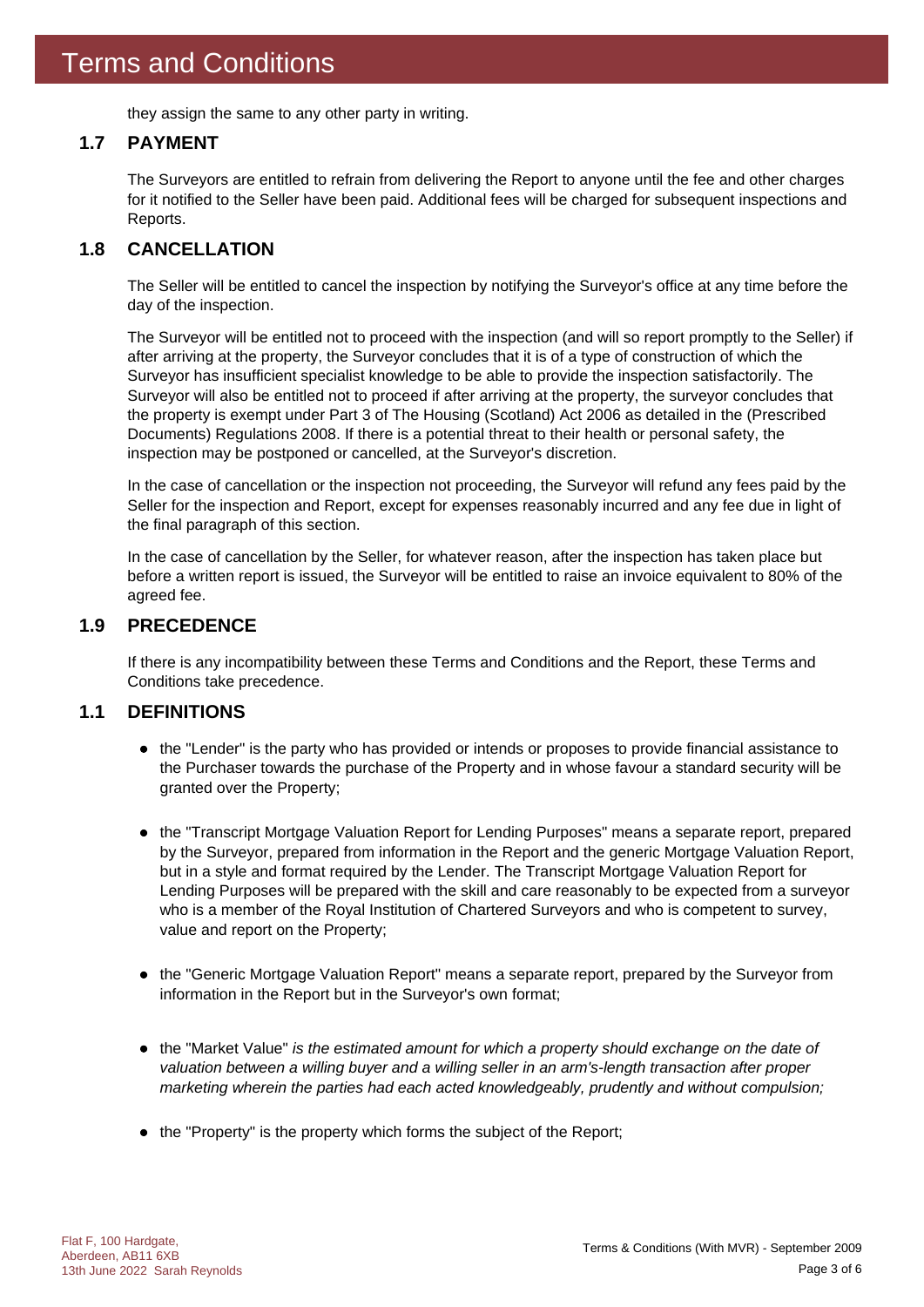- the "Purchaser" is the person (or persons) who enters into a contract to buy the Property from the Seller;
- a "prospective Purchaser" is anyone considering buying the Property;
- the "Report" is the report, of the kind described in Part 2 of these Terms and Conditions and in the form set out in part 1 of Schedule 1 of the Housing (Scotland) Act 2006 (Prescribed Documents) Regulations 2008;
- the "Seller" is/are the proprietor(s) of the Property;
- the "Surveyor" is the author of the Report on the Property; and
- the "Surveyors" are the firm or company of which the Surveyor is an employee, director, member or partner (unless the Surveyor is not an employee, director, member or partner, when the "Surveyors" means the Surveyor) whose details are set out at the head of the Report.
- the "Energy Report" is the advice given by the accredited Energy Company, based on information collected by the Surveyor during the Inspection, and also includes an Energy Performance Certificate, in a Government approved format.

### **PART 2 - DESCRIPTION OF THE REPORT**

### **2.1 THE SERVICE**

The Single Survey is a Report by an independent Surveyor, prepared in an objective way regarding the condition and value of the Property on the day of the inspection, and who is a member of the Royal Institution of Chartered Surveyors. It includes an Energy Report as required by Statute and this is in the format of the accredited Energy Company. In addition, the Surveyor has agreed to supply a generic Mortgage Valuation Report.

### **2.2 THE INSPECTION**

The Inspection is a general surface examination of those parts of the Property which are accessible: in other words, *visible and readily available for examination from ground and floor levels, without risk of causing damage to the Property or injury to the Surveyor.*

All references to visual inspection refer to an inspection from within the property at floor level and from ground level within the site and adjoining public areas, without the need to move any obstructions. Any references to left or right are taken facing the front of the property.

The Inspection is carried out with the Seller's permission, without causing damage to the building or contents. Furniture, stored items and insulation are not moved.

Unless identified in the report the Surveyor will assume that no harmful or hazardous materials have been used in the construction. The presence or possible consequences of any site contamination will not be researched.

The Surveyor will not carry out an asbestos inspection, and will not be acting as an asbestos inspector in completing a Single Survey of properties that may fall within the Control of Asbestos in the Workplace Regulations. In the case of flats it will be assumed that there is a duty holder, as defined in the Regulations and that a Register of Asbestos and effective Management Plan is in place, which does not require any expenditure, or pose a significant risk to health. No enquiry of the duty holder will be made.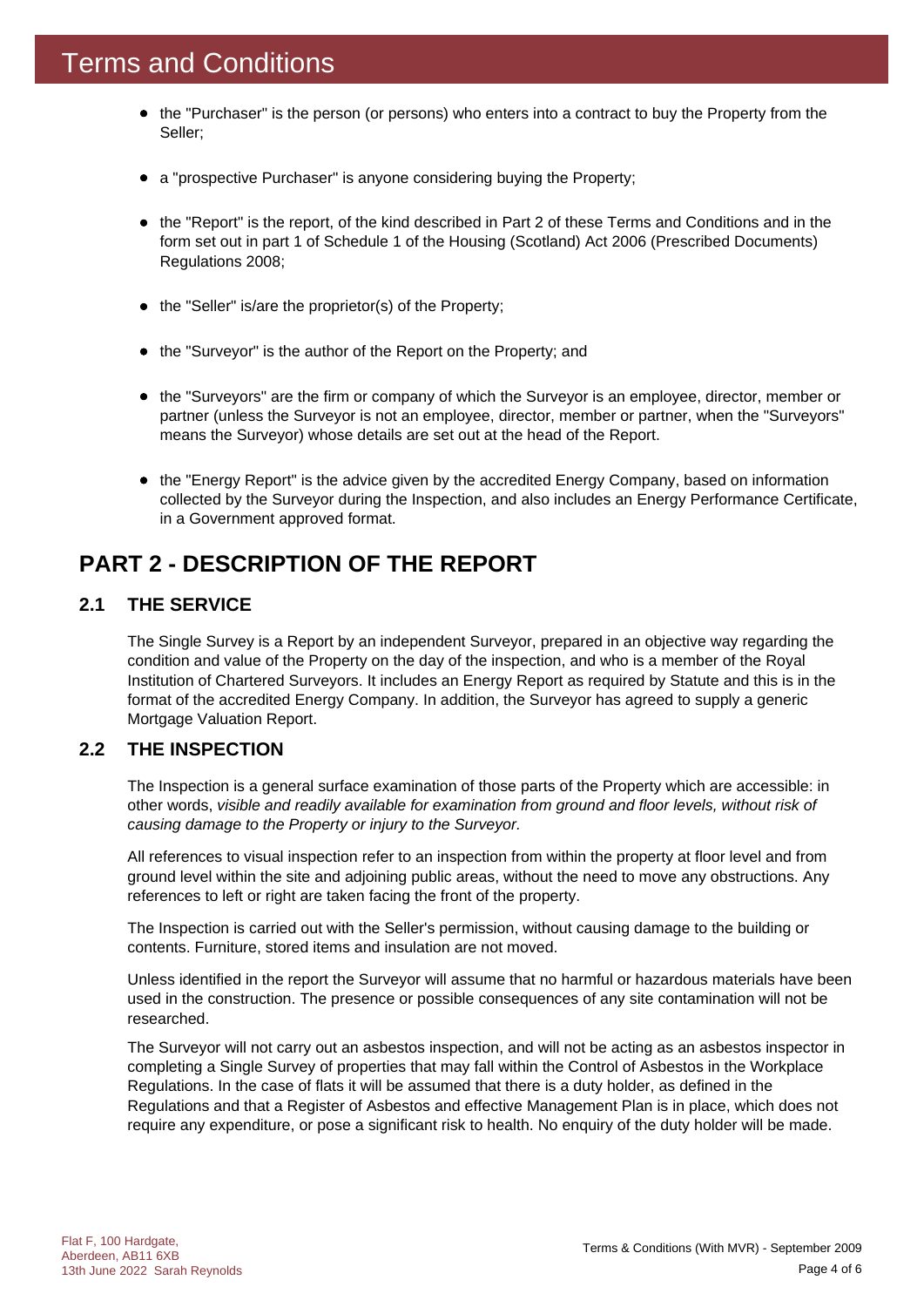### **2.3 THE REPORT**

The Report will be prepared by the Surveyor who carried out the property inspection and will describe various aspects of the property as defined by the headings of the Single Survey report with the comments being general and unbiased. The report on the location, style and condition of the property, will be concise and will be restricted to matters that could have a material effect upon value and will omit items that, in the Surveyor's opinion, are not significant. If certain minor matters are mentioned, it should not be interpreted that the property is free of any other minor defects.

Throughout the Report, the following repair categories will be used to give an overall opinion of the state of repair and condition of the property.

- 1 Category 3: Urgent repairs or replacement are needed now. Failure to deal with them may cause problems to other parts of the property or cause a safety hazard. Estimates for repairs or replacement are needed now.
- 2 Category 2: Repairs or replacement requiring future attention, but estimates are still advised.
- 3 Category 1: No immediate action or repair is needed.

**WARNING:** If left unattended, even for a relatively short period, Category 2 repairs can rapidly develop into more serious Category 3 repairs. The existence of Category 2 or Category 3 repairs may have an adverse effect on marketability, value and the sale price ultimately achieved for the property. This is particularly true during slow market conditions when the effect can be considerable.

Parts of the property, which cannot be seen or accessed, will not be reported upon and this will be stated. If the Surveyor suspects that a defect may exist within an unexposed area and which could have a material effect upon the value, he may recommend further investigation by specialist contractors.

### **2.4 SERVICES**

Surveyors are not equipped or qualified to test the services and therefore no comment can be interpreted as implying that the design, installation and function of the services are in accordance/compliance with regulations, safety and efficiency expectations. However, comment is made where there is cause to suspect significant defects or shortcomings with the installations. No tests are made of any services or appliances.

### **2.5 ACCESSIBILITY**

A section is included to help identify the basic information interested parties need to know to decide whether to view a property.

### **2.6 ENERGY REPORT**

A section is included that makes provision for an Energy Report, relative to the property. The Surveyor will collect physical data from the property and provide such data in a format required by an accredited Energy Company. The Surveyor cannot of course accept liability for any advice given by the Energy Company.

### **2.7 VALUATION AND CONVEYANCER ISSUES**

The last section of the Report contains matters considered relevant to the Conveyancer (Solicitor). It also contains the Surveyor's opinion both of the market value of the property and of the re-instatement cost, as defined below.

"Market Value" *The estimated amount for which a property should exchange on the date of valuation between a willing buyer and a willing seller in an arm's-length transaction after proper marketing wherein*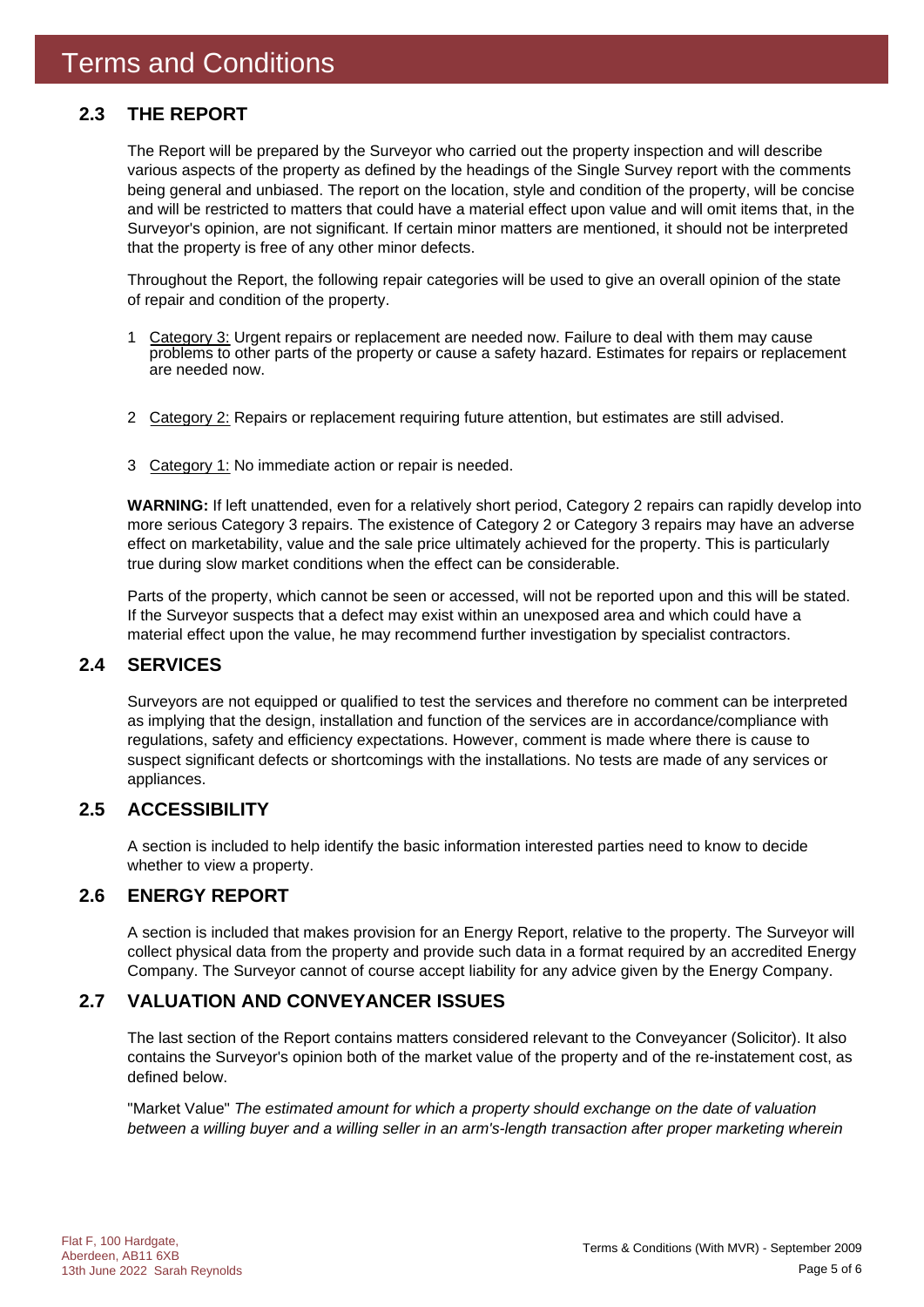### Terms and Conditions

*the parties had each acted knowledgeably, prudently and without compulsion.* In arriving at the opinion of the Market Value the Surveyor also makes various standard assumptions covering, for example, vacant possession; tenure and other legal considerations; contamination and hazardous materials; the condition of un-inspected parts; the right to use mains services; and the exclusion of curtains, carpets etc. from the valuation. In the case of flats, the following further assumptions are made that:

- There are rights of access and exit over all communal roadways, corridors, stairways etc. and to use communal grounds, parking areas, and other facilities;
- There are no particularly troublesome or unusual legal restrictions;
- There is no current dispute between the occupiers of the flats or any outstanding claims or losses; and the costs of repairs to the building are shared among the co-proprietors on an equitable basis.

Any additional assumption, or any found not to apply, is reported.

"Re-instatement cost" *is an estimate for insurance purposes of the current cost of rebuilding the Property in its present form* unless otherwise stated. This includes the cost of rebuilding the garage and permanent outbuildings, site clearance and professional fees, but excludes VAT (except on the fees).

Sellers or prospective Purchasers may consider it prudent to instruct a reinspection and revaluation after a period of 12 weeks (or sooner if appropriate) to reflect changing circumstances in the market and/or in the physical condition of the Property.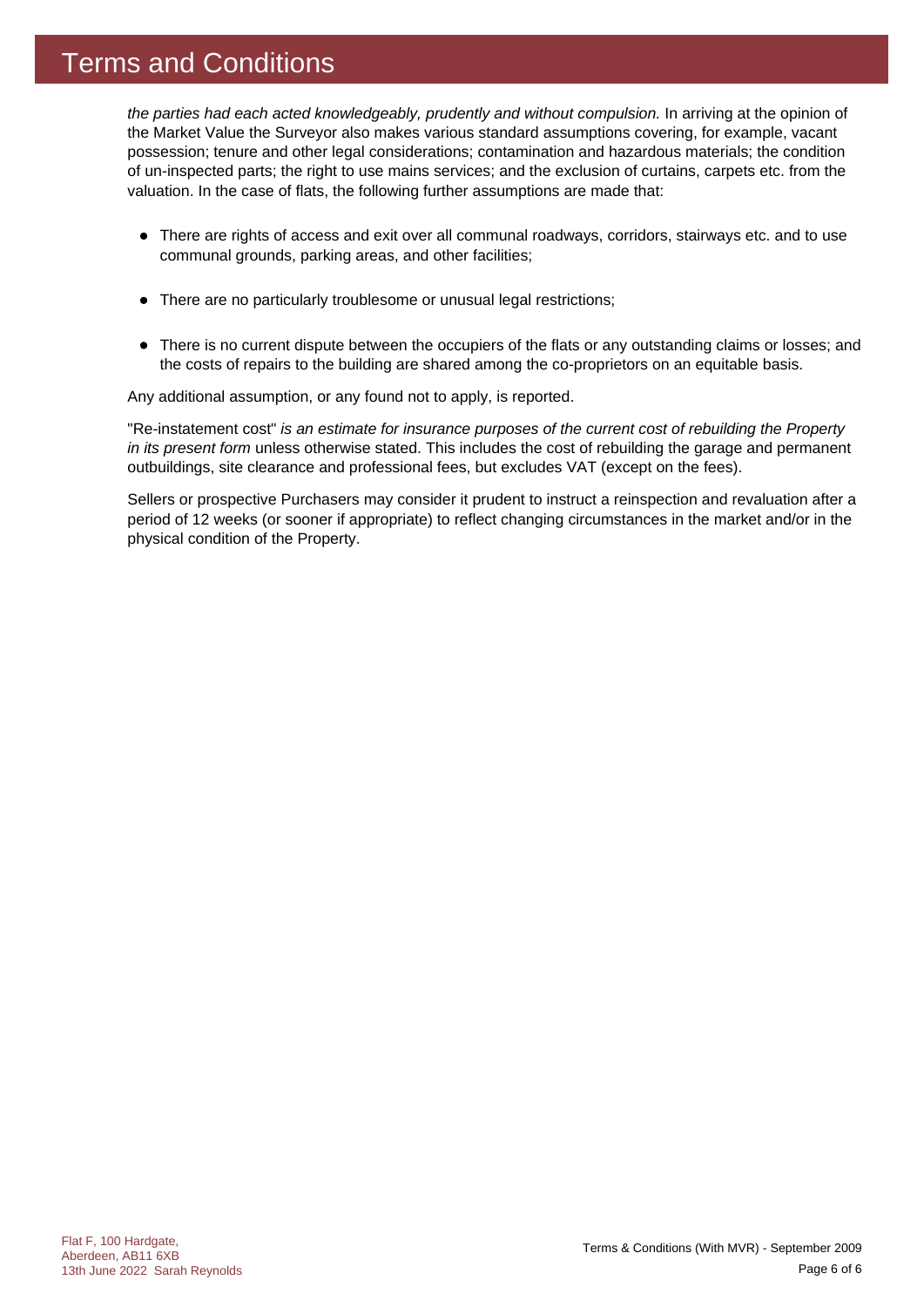### **1. Information and scope of inspection**

This section tells you about the type, accommodation, neighbourhood, age and construction of the property. It also tells you about the extent of the inspection and highlights anything that the surveyor could not inspect.

All references to visual inspection refer to an inspection from within the property without moving any obstructions and externally from ground level within the site and adjoining public areas. Any references to left or right in a description of the exterior of the property refer to the view of someone standing facing that part of the property from the outside.

The inspection is carried out without causing damage to the building or its contents and without endangering the occupiers or the surveyor. Heavy furniture, stored items and insulation are not moved. Unless identified in the report the surveyor will assume that no harmful or hazardous materials or techniques have been used in the construction. The presence or possible consequences of any site contamination will not be researched.

Services such as TV/cable connection, internet connection, swimming pools and other leisure facilities etc. will not be inspected or reported on.

| <b>Description</b>   | The subject is a two bed flat.                        |
|----------------------|-------------------------------------------------------|
| <b>Accommodation</b> | First Floor: Kitchen, Lounge, Two Bedrooms, Bathroom. |
|                      |                                                       |

| Gross internal floor area (m <sup>2</sup> )<br>63 |  |
|---------------------------------------------------|--|
|---------------------------------------------------|--|

| Neighbourhood and location | The property is located in a popular and established residential                                                                               |
|----------------------------|------------------------------------------------------------------------------------------------------------------------------------------------|
|                            | location developed in a variety of property types within the City<br>Centre. There are normal amenities within a reasonably short<br>distance. |

| Age                   | 21 Years. |
|-----------------------|-----------|
|                       |           |
| Weather               | Overcast. |
|                       |           |
| <b>Chimney stacks</b> | None.     |

| Roofing including roof space | The roof is pitched, timber supported and clad externally in<br>concrete interlocking tiles, topped in concrete ridging. |
|------------------------------|--------------------------------------------------------------------------------------------------------------------------|
|                              | No inspection of the roof void was possible.                                                                             |

| <b>Rainwater fittings</b> | Visually inspected with the aid of binoculars where<br>appropriate. |
|---------------------------|---------------------------------------------------------------------|
|                           | The rainwater fittings are of upvc. plastic type.                   |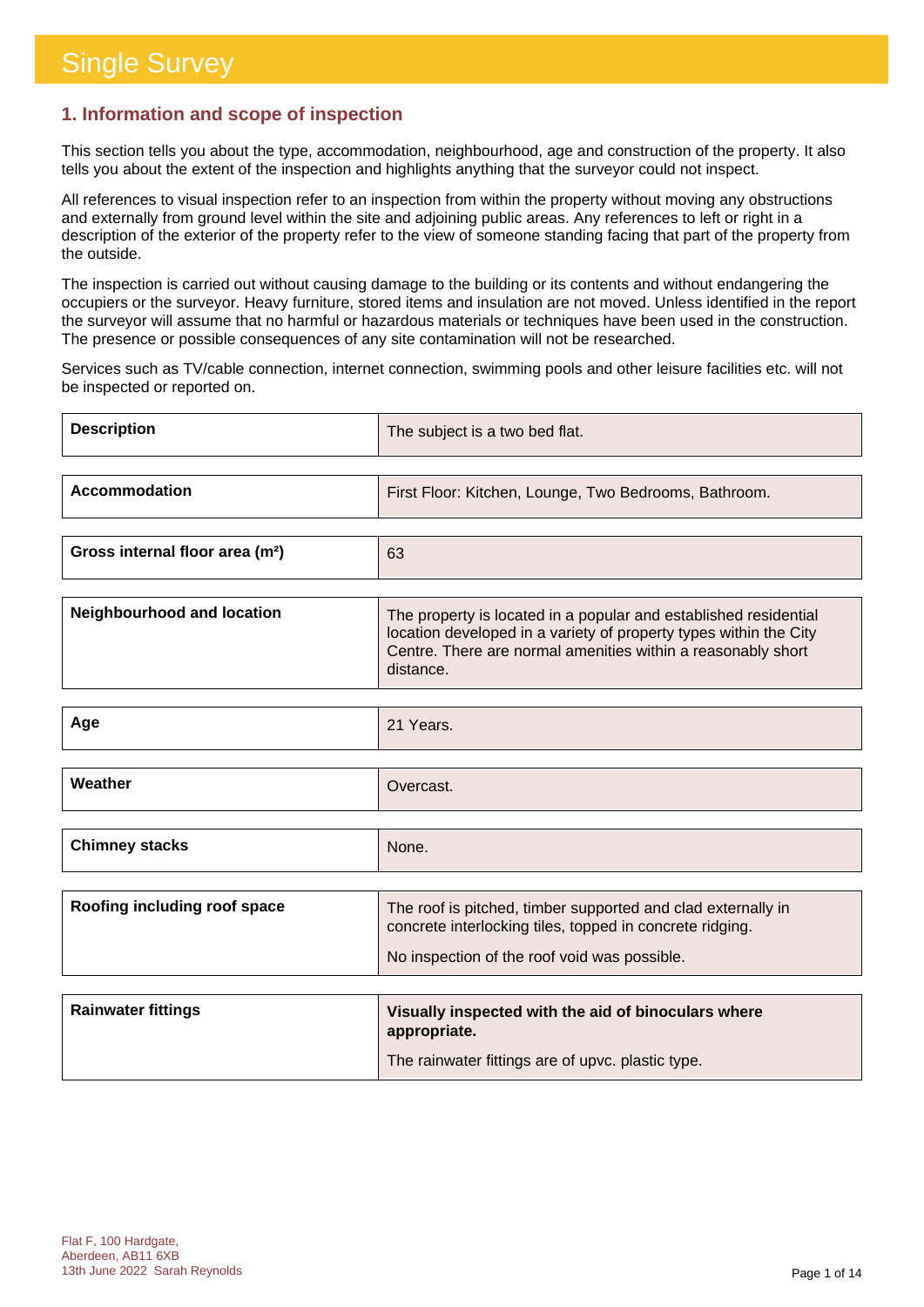| <b>Main walls</b> | Visually inspected with the aid of binoculars where<br>appropriate.                                                                                                 |
|-------------------|---------------------------------------------------------------------------------------------------------------------------------------------------------------------|
|                   | Foundations and concealed parts were not exposed or<br>inspected.                                                                                                   |
|                   | The main walls of the property are of modern timber framed<br>construction, measuring approximately 280mm in thickness,<br>finished externally in brick and render. |

| Internal and external doors were opened and closed where<br>keys were available. |
|----------------------------------------------------------------------------------|
| Random windows were opened and closed where possible.                            |
| Doors and windows were not forced open.                                          |
| Timber framed double glazed windows.                                             |
| Timber entrance door.                                                            |
|                                                                                  |

| <b>External decorations</b> | <b>Visually inspected.</b>                       |
|-----------------------------|--------------------------------------------------|
|                             | External surfaces are painted, where applicable. |

| <b>Conservatories / porches</b> | None.                                                                                                                       |
|---------------------------------|-----------------------------------------------------------------------------------------------------------------------------|
|                                 |                                                                                                                             |
| <b>Communal areas</b>           | Circulation areas visually inspected.                                                                                       |
|                                 | There is a shared entrance and staircase giving access to all floors,<br>via a voice controlled security door entry system. |

| <b>Garages and permanent outbuildings</b> | None. |
|-------------------------------------------|-------|
|                                           |       |

| <b>Outside areas and boundaries</b> | Visually inspected.                                              |
|-------------------------------------|------------------------------------------------------------------|
|                                     | There is a small shared garden area to the rear of the property. |

| <b>Ceilings</b> | Visually inspected from floor level.                            |
|-----------------|-----------------------------------------------------------------|
|                 | Ceilings throughout the property are of plasterboard materials. |

| Internal walls | Visually inspected from floor level.                                                             |
|----------------|--------------------------------------------------------------------------------------------------|
|                | Using a moisture meter, walls were randomly tested for<br>dampness where considered appropriate. |
|                | Internal partitions are of timber stud design, plasterboard lined on<br>both faces.              |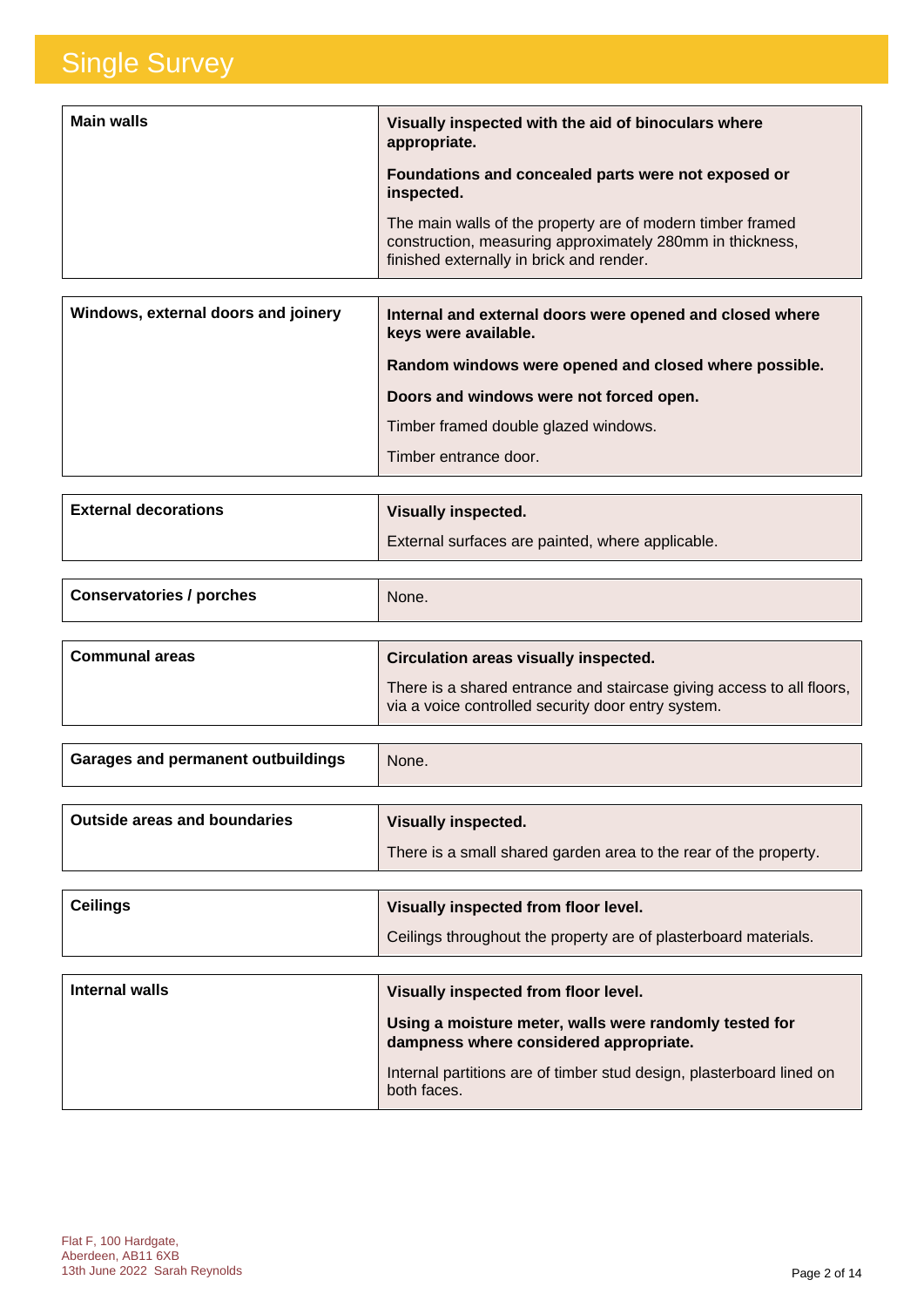| <b>Floors including sub floors</b> | Surfaces of exposed floors were visually inspected. No<br>carpets or floor coverings were lifted.                                                                                                                                                          |
|------------------------------------|------------------------------------------------------------------------------------------------------------------------------------------------------------------------------------------------------------------------------------------------------------|
|                                    | Sub-floor areas were inspected only to the extent visible from<br>a readily accessible and unfixed hatch by way of an inverted<br>"head and shoulders" inspection at the access point.                                                                     |
|                                    | Physical access to the sub floor area may be taken if the<br>Surveyor deems it is safe and reasonable to do so, and<br>subject to a minimum clearance of 1m between the underside<br>of floor joists and the solum as determined from the access<br>hatch. |
|                                    | Flooring throughout the property is of suspended timber design,<br>overlaid in tongue and groove boarding, all of which have fully<br>fitted floor coverings.<br>No access was gained to the subfloor.                                                     |

| Internal joinery and kitchen fittings | Built-in cupboards were looked into but no stored items were<br>moved.         |
|---------------------------------------|--------------------------------------------------------------------------------|
|                                       | Kitchen units were visually inspected excluding appliances.                    |
|                                       | Kitchen fittings comprise a range of wall and base units and work<br>surfaces. |
|                                       | The internal doors are timber.                                                 |

| <b>Chimney breasts and fireplaces</b> | None. |
|---------------------------------------|-------|
|                                       |       |

| Internal decorations | <b>Visually inspected.</b>                                    |
|----------------------|---------------------------------------------------------------|
|                      | Papered and painted walls and ceilings, and painted woodwork. |
|                      | Walls within the bathroom and kitchen are partially tiled.    |

|  | <b>Cellars</b><br>None. |
|--|-------------------------|
|--|-------------------------|

| <b>Electricity</b> | Accessible parts of the wiring were visually inspected without<br>removing fittings. No tests whatsoever were carried out to the<br>system or appliances. Visual inspection does not assess any<br>services to make sure they work properly and efficiently and<br>meet modern standards. If any services are turned off, the<br>surveyor will state that in the report and will not turn them on. |
|--------------------|----------------------------------------------------------------------------------------------------------------------------------------------------------------------------------------------------------------------------------------------------------------------------------------------------------------------------------------------------------------------------------------------------|
|                    | The consumer unit is located within the hall cupboard.                                                                                                                                                                                                                                                                                                                                             |

| Gas | Accessible parts of the system were visually inspected<br>without removing fittings. No tests whatsoever were carried<br>out to the system or appliances. Visual inspection does not<br>assess any services to make sure they work properly and<br>efficiently and meet modern standards. If any services are<br>turned off, the surveyor will state that in the report and will<br>not turn them on. |
|-----|-------------------------------------------------------------------------------------------------------------------------------------------------------------------------------------------------------------------------------------------------------------------------------------------------------------------------------------------------------------------------------------------------------|
|     | Gas is supplied from the mains.                                                                                                                                                                                                                                                                                                                                                                       |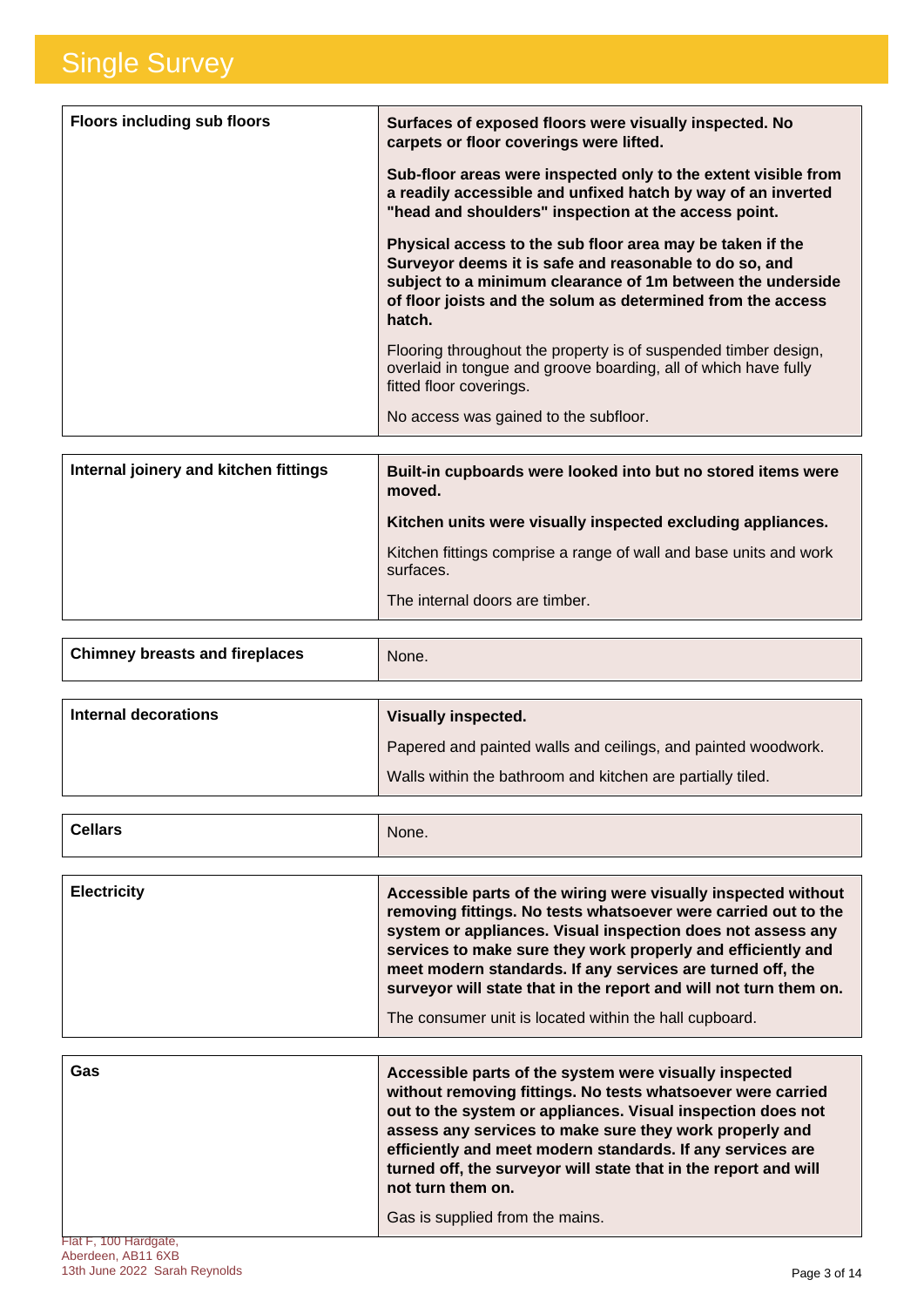| Water, plumbing, bathroom fittings | Visual inspection of the accessible pipework, water tanks,<br>cylinders and fittings without removing any insulation. |
|------------------------------------|-----------------------------------------------------------------------------------------------------------------------|
|                                    | No tests whatsoever were carried out to the system or<br>appliances.                                                  |
|                                    | The bathroom contains a bath with mixer shower overhead, wash<br>hand basin and WC.                                   |
|                                    |                                                                                                                       |

| <b>Heating and hot water</b> | Accessible parts of the system were visually inspected apart<br>from communal systems, which were not inspected.                                                                                                                                        |
|------------------------------|---------------------------------------------------------------------------------------------------------------------------------------------------------------------------------------------------------------------------------------------------------|
|                              | No tests whatsoever were carried out to the system or<br>appliances.                                                                                                                                                                                    |
|                              | The property is centrally heated by means of a gas fired system,<br>comprising a combination boiler. Heating to the rooms is provided<br>by water filled radiators. The system is of a type designed to<br>provide instantaneous hot water upon demand. |

| <b>Drainage</b> | Drainage covers etc were not lifted.             |
|-----------------|--------------------------------------------------|
|                 | Neither drains nor drainage systems were tested. |
|                 | Mains drainage is understood to be connected.    |

| Fire, smoke and burglar alarms | <b>Visually inspected.</b>                                                                                                                                                                                                                                                                                    |
|--------------------------------|---------------------------------------------------------------------------------------------------------------------------------------------------------------------------------------------------------------------------------------------------------------------------------------------------------------|
|                                | No tests whatsoever were carried out to the system or<br>appliances.                                                                                                                                                                                                                                          |
|                                | Scottish government regulations come into effect in February 2022<br>which will require each property to have linked smoke and heat<br>detectors and if gas/carbon burning appliances are present then a<br>carbon monoxide alarm fitted. Purchasers should satisfy<br>themselves with regards to compliance. |

| Any additional limits to inspection | At the date of our inspection the property was furnished in places<br>which restricted the inspection.                                                                                      |
|-------------------------------------|---------------------------------------------------------------------------------------------------------------------------------------------------------------------------------------------|
|                                     | Fixed and fitted floor coverings were laid at the date of our<br>inspection which restricted the inspection.                                                                                |
|                                     | No access was gained to the sub floor.                                                                                                                                                      |
|                                     | No access was gained to the roof void.                                                                                                                                                      |
|                                     | Not all windows were tested.                                                                                                                                                                |
|                                     | An external inspection was carried out from ground level within the<br>boundaries of the property and from adjoining highways.                                                              |
|                                     | Areas of the property that were covered, unexposed or inaccessible<br>have not been inspected. It cannot be confirmed that such areas<br>are free from infestation, decay or other defects. |
|                                     | It should be appreciated that further defects can arise after the date<br>of our inspection.                                                                                                |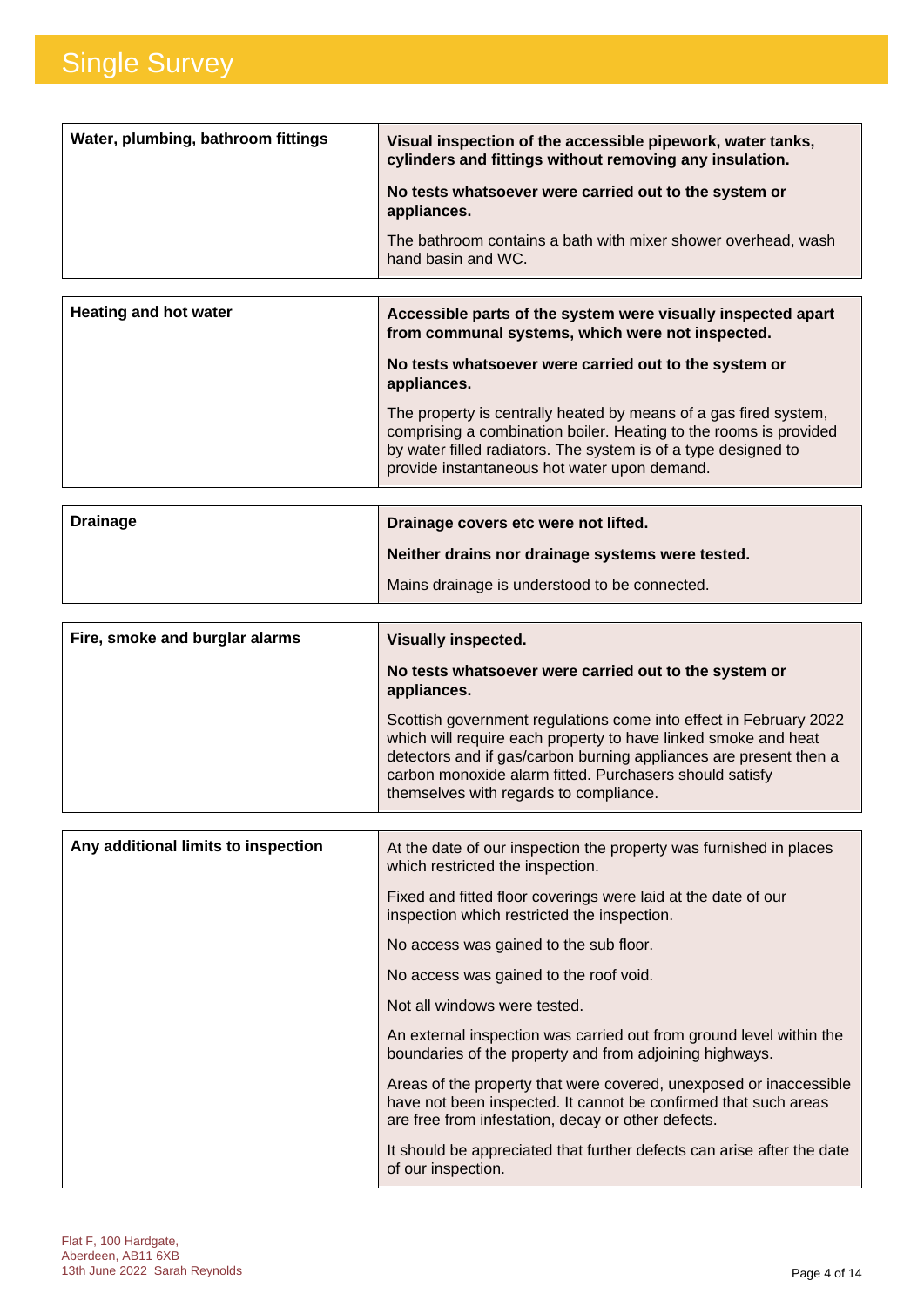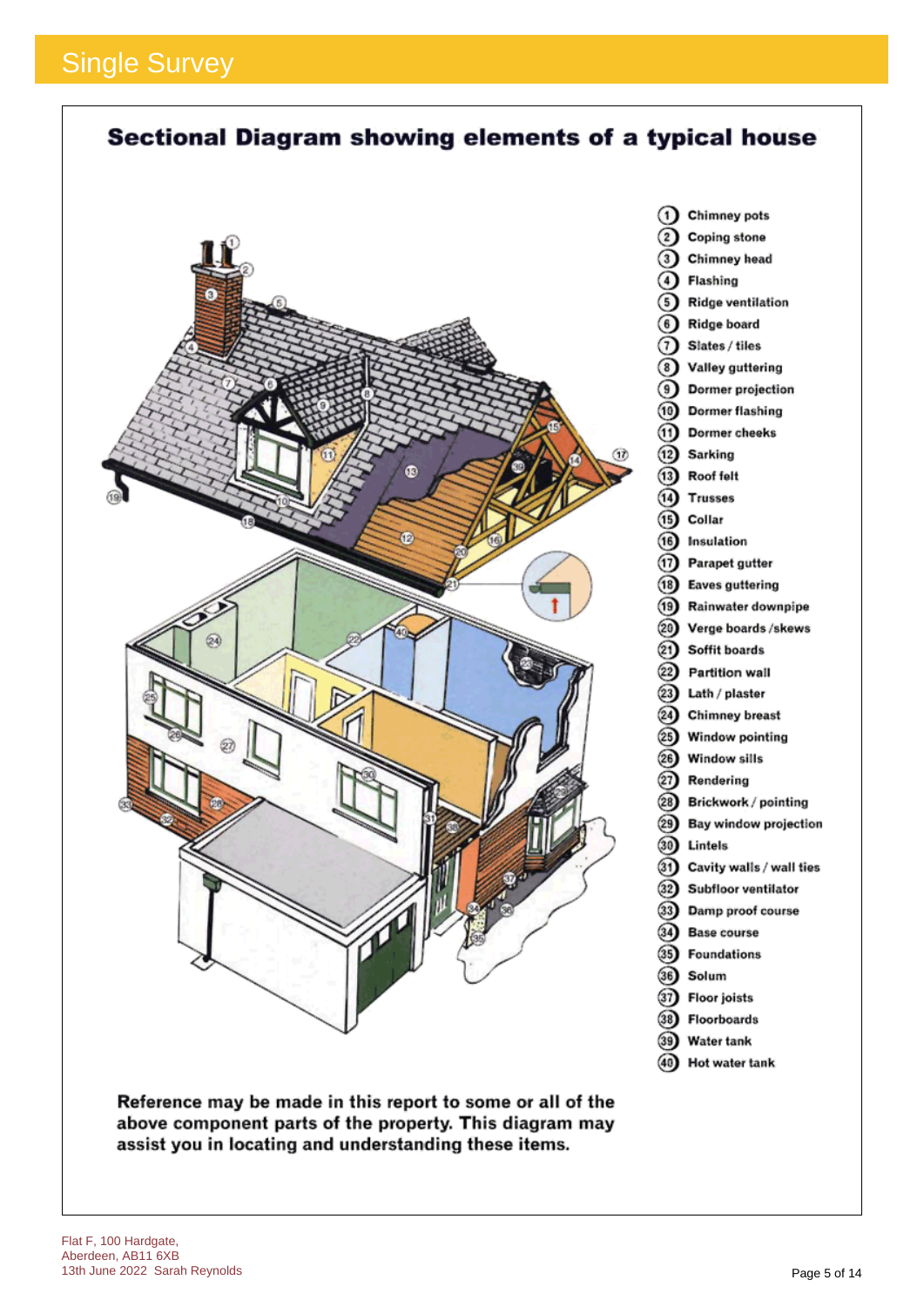### **2. Condition**

This section identifies problems and tells you about the urgency of any repairs by using one of the following three categories:

| <b>Category 3</b>                                                                                                                                                                                                       | <b>Category 2</b>                                                                         | <b>Category 1</b>                           |
|-------------------------------------------------------------------------------------------------------------------------------------------------------------------------------------------------------------------------|-------------------------------------------------------------------------------------------|---------------------------------------------|
| Urgent repairs or replacement are<br>needed now. Failure to deal with<br>them may cause problems to other<br>parts of the property or cause a<br>safety hazard. Estimates for repairs<br>or replacement are needed now. | Repairs or replacement requiring<br>future attention, but estimates are<br>still advised. | No immediate action or repair is<br>needed. |

| <b>Structural movement</b> |                                                                                           |
|----------------------------|-------------------------------------------------------------------------------------------|
| <b>Repair category</b>     |                                                                                           |
| <b>Notes</b>               | No obvious significant structural movement noted, on the basis of a single<br>inspection. |

| Dampness, rot and infestation |                                                                                                                          |
|-------------------------------|--------------------------------------------------------------------------------------------------------------------------|
| <b>Repair category</b>        |                                                                                                                          |
| <b>Notes</b>                  | No obvious significant dampness, timber decay or infestation noted, within the<br>limitations imposed on the inspection. |

| <b>Chimney stacks</b>  |                          |
|------------------------|--------------------------|
| <b>Repair category</b> | $\overline{\phantom{a}}$ |
| <b>Notes</b>           | Not applicable.          |

| <b>Roofing including roof space</b> |                                                                                                                                                                                                        |
|-------------------------------------|--------------------------------------------------------------------------------------------------------------------------------------------------------------------------------------------------------|
| <b>Repair category</b>              |                                                                                                                                                                                                        |
| <b>Notes</b>                        | The manufacturers of modern roof tiles expect that a roof tile will normally last for<br>approximately 40 years. This should be taken into consideration having regard to<br>the age of this property. |

| <b>Rainwater fittings</b>                  |                                                                                                                                                                                                                                                           |
|--------------------------------------------|-----------------------------------------------------------------------------------------------------------------------------------------------------------------------------------------------------------------------------------------------------------|
| <b>Repair category</b>                     |                                                                                                                                                                                                                                                           |
| <b>Notes</b>                               | No significant disrepair was noted to rainwater goods. It will however be<br>appreciated that the inspection was carried out during dry weather conditions.<br>Sometimes defects in rainwater goods are only apparent during, or after heavy<br>rainfall. |
| Flat F, 100 Hardgate,<br>Abordoon AD44 CVD |                                                                                                                                                                                                                                                           |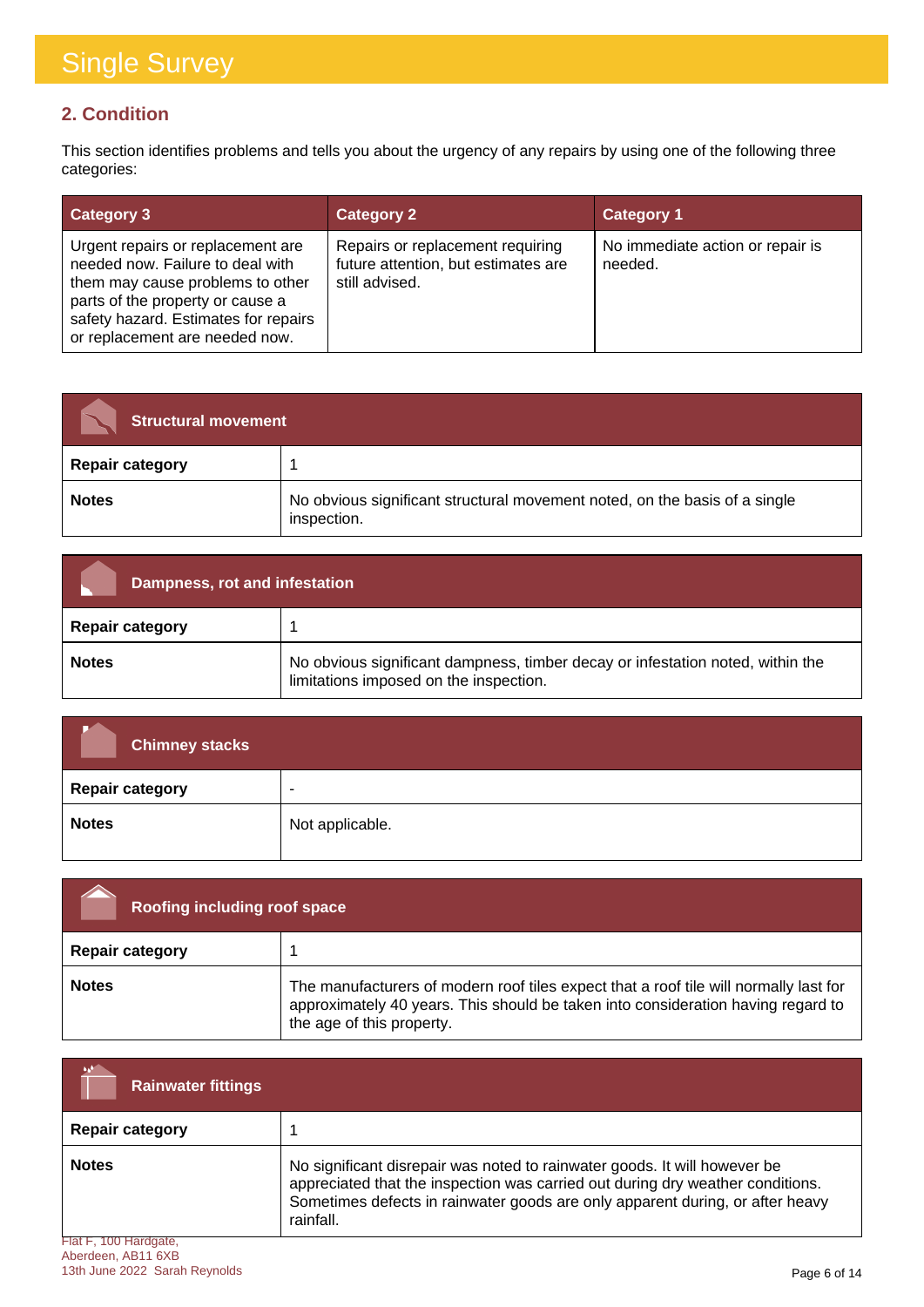| <b>Main walls</b>      |                                    |
|------------------------|------------------------------------|
| <b>Repair category</b> | 2                                  |
| <b>Notes</b>           | Stained and weathered areas noted. |

| Windows, external doors and joinery |                                                                                  |
|-------------------------------------|----------------------------------------------------------------------------------|
| <b>Repair category</b>              |                                                                                  |
| <b>Notes</b>                        | No obvious significant defects were noted to windows, doors or external joinery. |

| <b>External decorations</b> |                                                               |
|-----------------------------|---------------------------------------------------------------|
| <b>Repair category</b>      | ົ                                                             |
| <b>Notes</b>                | Weathering / peeling paintwork was noted to external timbers. |

| 画<br><b>Conservatories/porches</b> |                 |
|------------------------------------|-----------------|
| <b>Repair category</b>             | ٠               |
| <b>Notes</b>                       | Not applicable. |

| Communal areas         |                                                              |
|------------------------|--------------------------------------------------------------|
| <b>Repair category</b> |                                                              |
| <b>Notes</b>           | No obvious significant defects were noted to communal areas. |

| Garages and permanent outbuildings |                          |
|------------------------------------|--------------------------|
| <b>Repair category</b>             | $\overline{\phantom{a}}$ |
| <b>Notes</b>                       | Not applicable.          |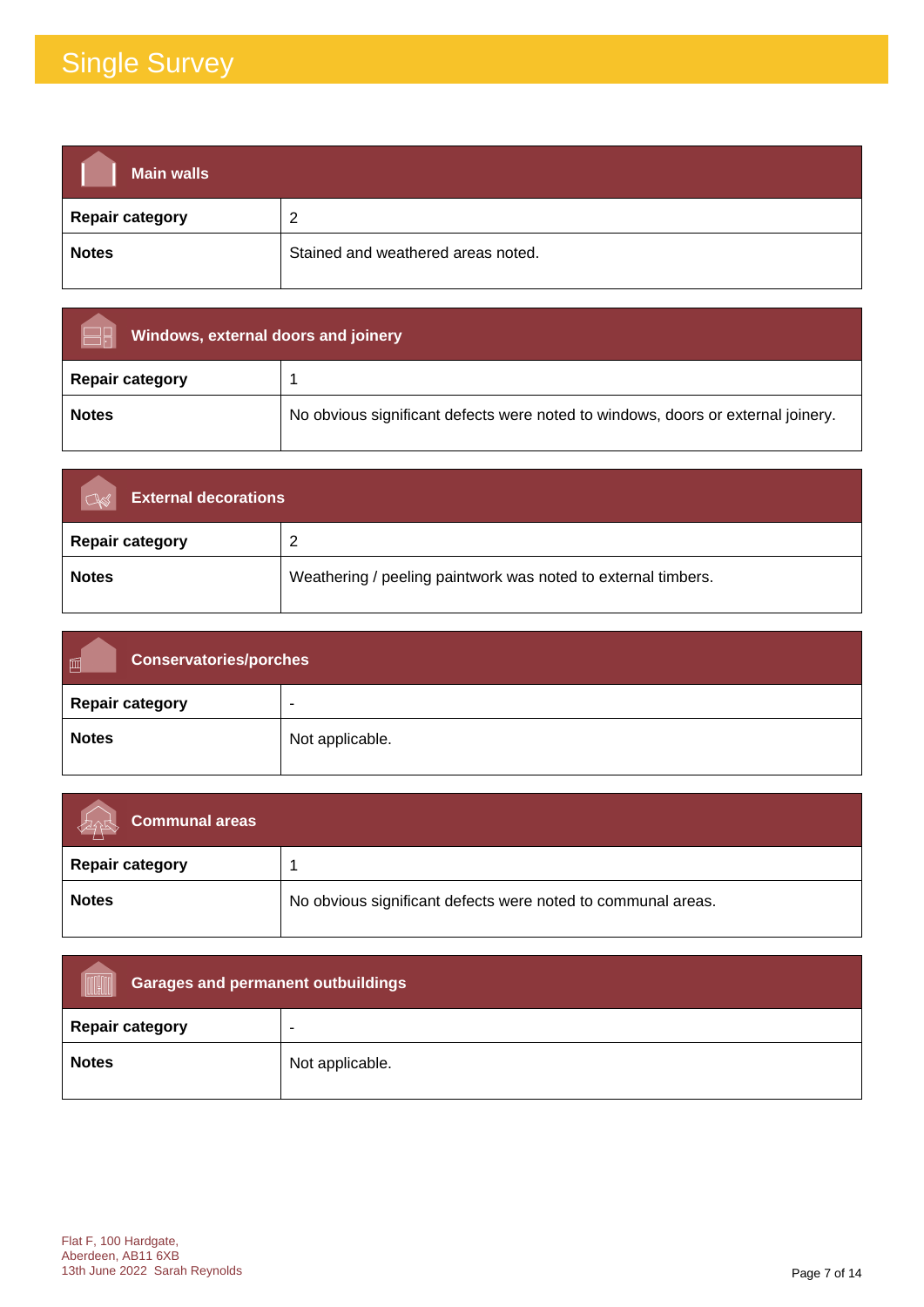| Outside areas and boundaries |                                                           |
|------------------------------|-----------------------------------------------------------|
| <b>Repair category</b>       |                                                           |
| <b>Notes</b>                 | Outside areas and boundaries appear adequate for purpose. |

| <b>Ceilings</b>        |                                                                |
|------------------------|----------------------------------------------------------------|
| <b>Repair category</b> |                                                                |
| <b>Notes</b>           | No obvious significant defects were noted to ceiling surfaces. |

| Internal walls         |                                                                  |
|------------------------|------------------------------------------------------------------|
| <b>Repair category</b> |                                                                  |
| <b>Notes</b>           | No obvious significant defects were noted to the internal walls. |

| <b>Floors including sub-floors</b> |                                                                                                                           |
|------------------------------------|---------------------------------------------------------------------------------------------------------------------------|
| <b>Repair category</b>             |                                                                                                                           |
| <b>Notes</b>                       | No obvious significant defects were noted to flooring, within the limitations<br>imposed by fully fitted floor coverings. |

| Internal joinery and kitchen fittings<br>mär |                                                                                    |
|----------------------------------------------|------------------------------------------------------------------------------------|
| <b>Repair category</b>                       |                                                                                    |
| <b>Notes</b>                                 | No obvious significant defects were noted to internal joinery or kitchen fittings. |

| <b>Chimney breasts and fireplaces</b><br>$\Box$ |                 |
|-------------------------------------------------|-----------------|
| <b>Repair category</b>                          | -               |
| <b>Notes</b>                                    | Not applicable. |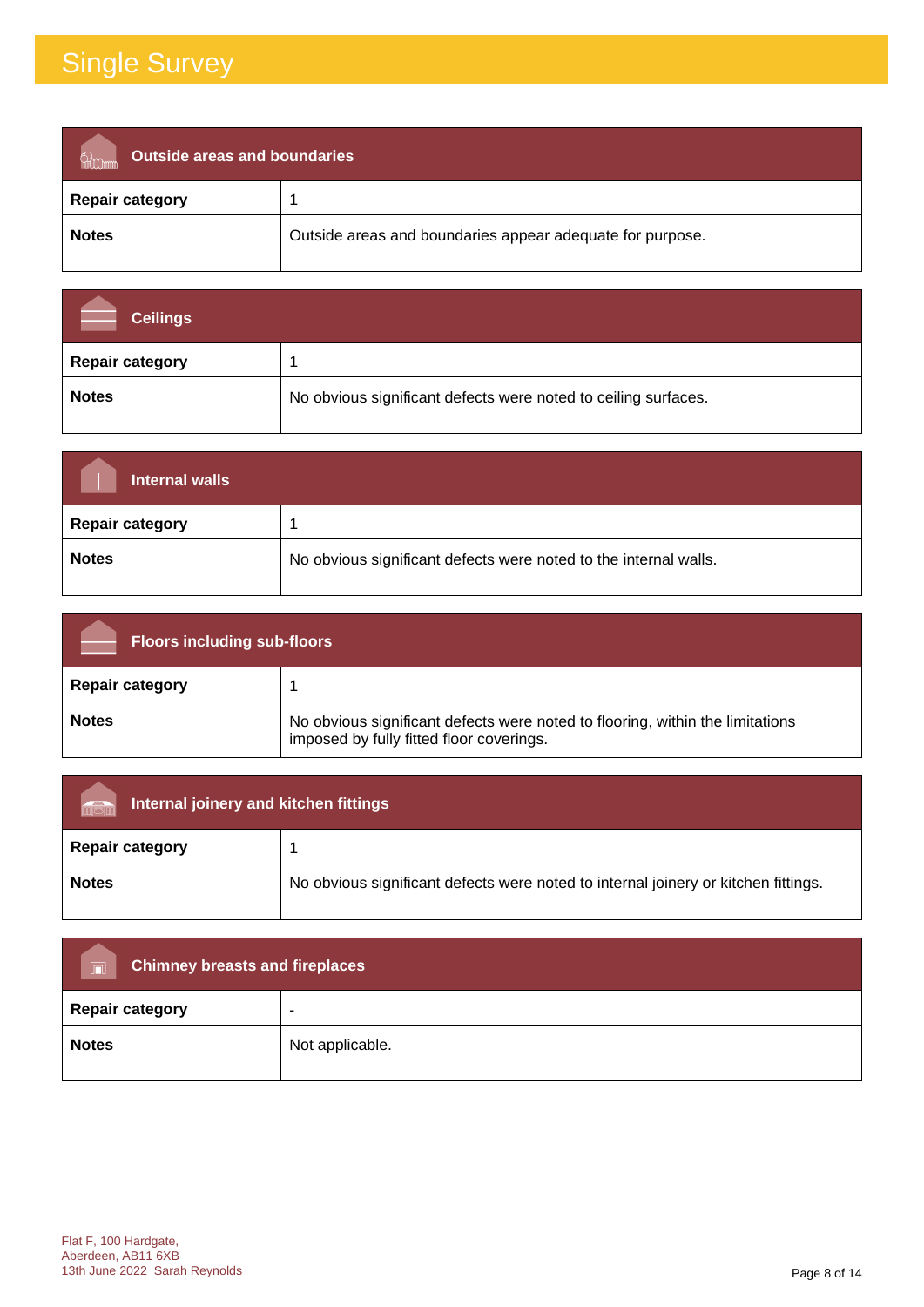| <b>Internal decorations</b><br>$\triangleright$ |                                                                       |
|-------------------------------------------------|-----------------------------------------------------------------------|
| <b>Repair category</b>                          |                                                                       |
| <b>Notes</b>                                    | No obvious significant defects were noted to the internal decoration. |

| <b>Cellars</b><br>$\overline{\mathbb{R}}$ |                          |
|-------------------------------------------|--------------------------|
| <b>Repair category</b>                    | $\overline{\phantom{a}}$ |
| <b>Notes</b>                              | Not applicable.          |

| <b>Electricity</b>     |                                                                                                                                                                                                                                                                                                                                                                                                                                                                                                       |
|------------------------|-------------------------------------------------------------------------------------------------------------------------------------------------------------------------------------------------------------------------------------------------------------------------------------------------------------------------------------------------------------------------------------------------------------------------------------------------------------------------------------------------------|
| <b>Repair category</b> |                                                                                                                                                                                                                                                                                                                                                                                                                                                                                                       |
| <b>Notes</b>           | It is likely that only the most recently rewired properties will have electrical<br>installations that fully comply with current regulations. The installation in this<br>property appears to have been tested and test certificates should be checked.<br>It is recommended good practice that all electrical installations should be checked<br>periodically, approximately every ten years or when a property changes hands.<br>This should be regarded as a routine safety and maintenance check. |

| Gas                    |                                                                                                                                                       |
|------------------------|-------------------------------------------------------------------------------------------------------------------------------------------------------|
| <b>Repair category</b> |                                                                                                                                                       |
| <b>Notes</b>           | No obvious significant defects noted. All gas appliances should be tested and<br>thereafter regularly maintained by a Gas Safe registered contractor. |

| Water, plumbing and bathroom fittings<br>ы                                                        |                                                                  |
|---------------------------------------------------------------------------------------------------|------------------------------------------------------------------|
| <b>Repair category</b>                                                                            |                                                                  |
| No obvious significant defects noted to accessible plumbing or sanitary fittings.<br><b>Notes</b> |                                                                  |
|                                                                                                   | It is important to ensure a tight seal around bathroom fittings. |

| <b>TITULU</b><br><b>Heating and hot water</b> |                                                                                                                              |
|-----------------------------------------------|------------------------------------------------------------------------------------------------------------------------------|
| <b>Repair category</b>                        |                                                                                                                              |
| <b>Notes</b>                                  | No obvious significant defects were noted to the heating system or hot water<br>system, although these have not been tested. |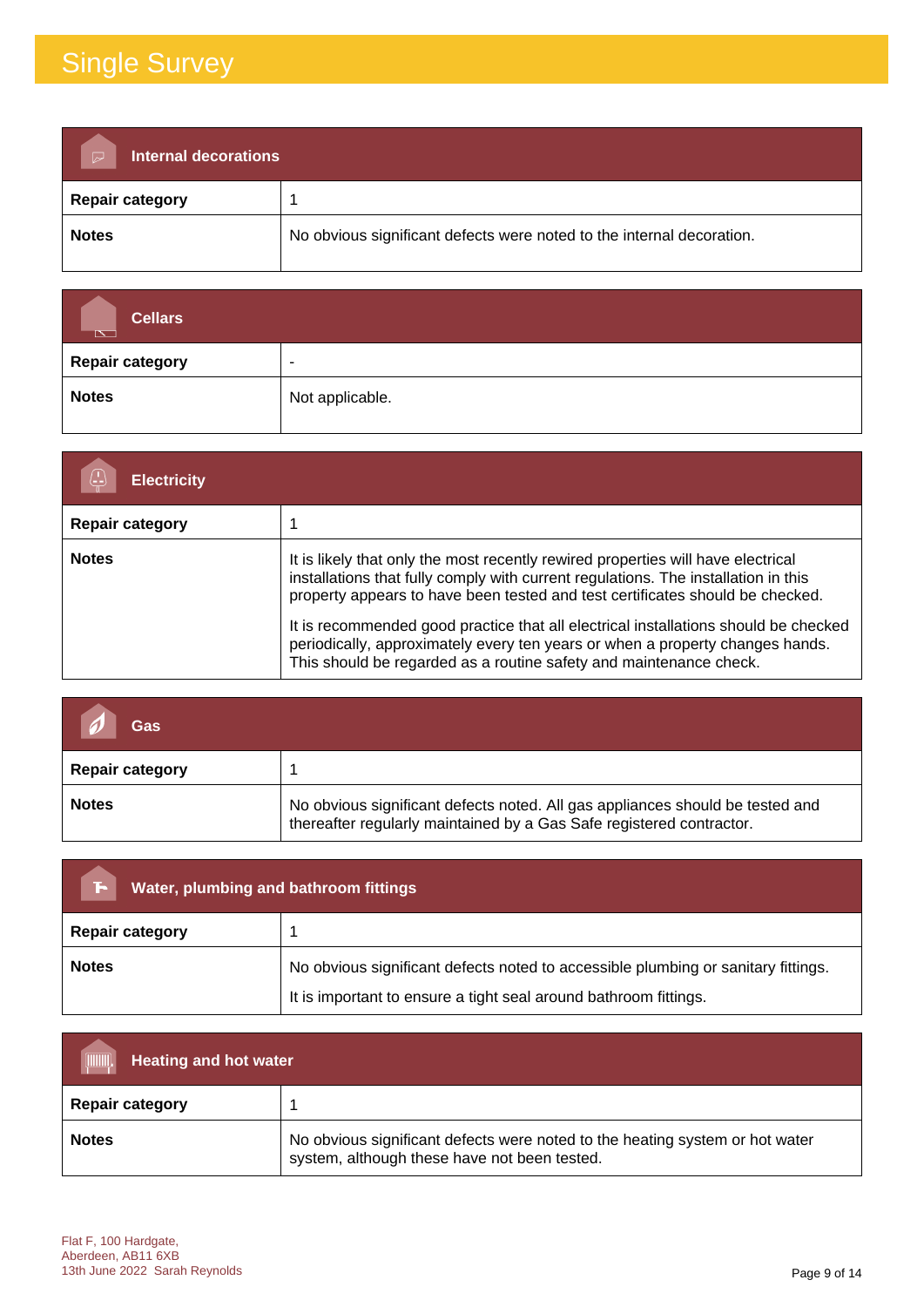| <b>Drainage</b>        |                                                                                                                |
|------------------------|----------------------------------------------------------------------------------------------------------------|
| <b>Repair category</b> |                                                                                                                |
| <b>Notes</b>           | No obvious significant defects were noted to the drainage system, within the<br>limitations of the inspection. |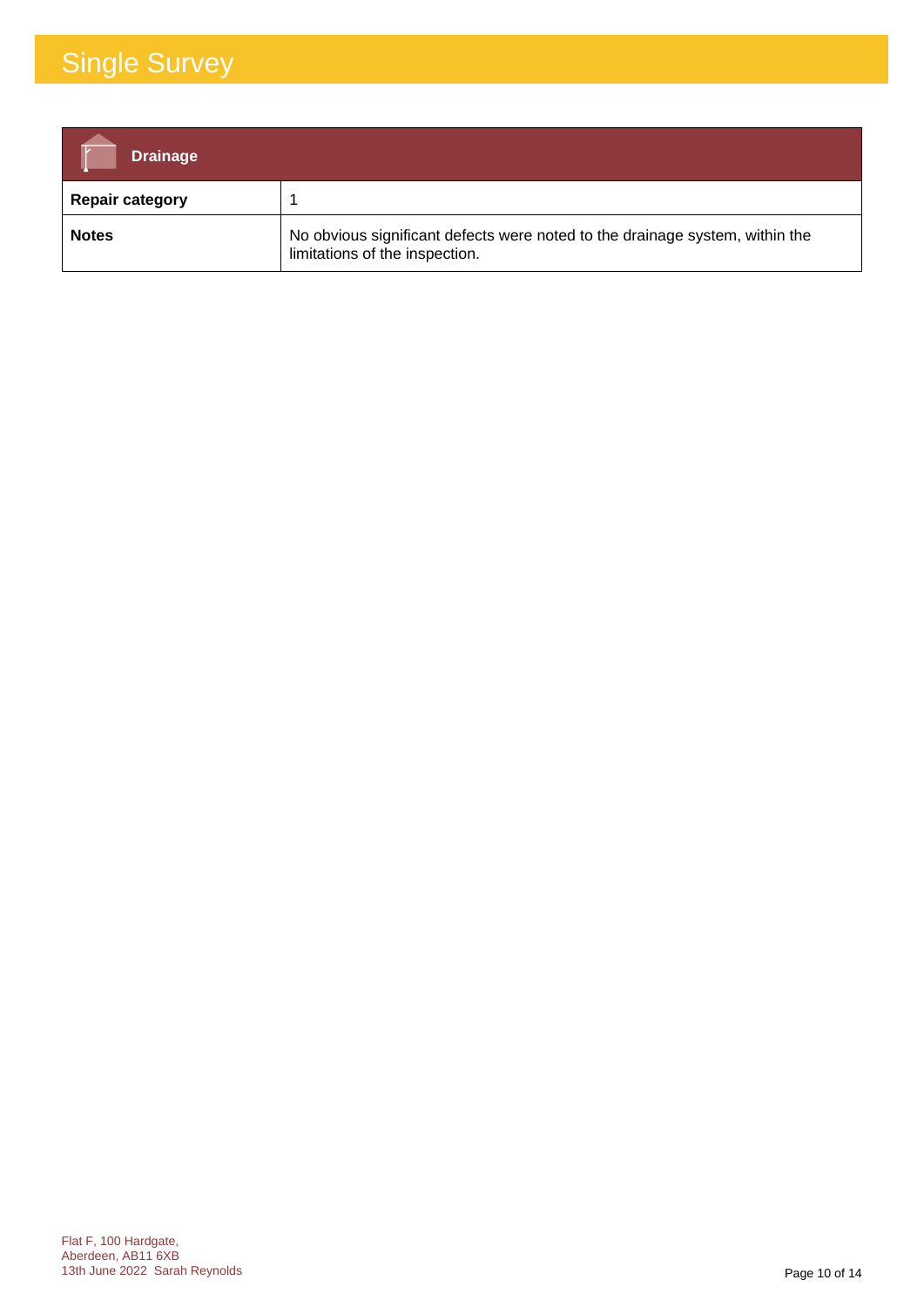Set out below is a summary of the condition of the property which is provided for reference only. You should refer to the previous comments for detailed information.

| Structural movement                   | 1 |
|---------------------------------------|---|
| Dampness, rot and infestation         | 1 |
| Chimney stacks                        |   |
| Roofing including roof space          | 1 |
| Rainwater fittings                    | 1 |
| Main walls                            | 2 |
| Windows, external doors and joinery   | 1 |
| <b>External decorations</b>           | 2 |
| Conservatories/porches                |   |
| Communal areas                        | 1 |
| Garages and permanent outbuildings    |   |
| Outside areas and boundaries          | 1 |
| Ceilings                              | 1 |
| Internal walls                        | 1 |
| Floors including sub-floors           | 1 |
| Internal joinery and kitchen fittings | 1 |
| Chimney breasts and fireplaces        |   |
| Internal decorations                  | 1 |
| Cellars                               |   |
| Electricity                           | 1 |
| Gas                                   | 1 |
| Water, plumbing and bathroom fittings | 1 |
| Heating and hot water                 | 1 |
| Drainage                              | 1 |

### **Category 3**

Urgent repairs or replacement are needed now. Failure to deal with them may cause problems to other parts of the property or cause a safety hazard. Estimates for repairs or replacement are needed now.

### **Category 2**

Repairs or replacement requiring future attention, but estimates are still advised.

### **Category 1**

No immediate action or repair is needed.

### **Remember**

The cost of repairs may influence the amount someone is prepared to pay for the property. We recommend that relevant estimates and reports are obtained in your own name.

#### **Warning**

If left unattended, even for a relatively short period, Category 2 repairs can rapidly develop into more serious Category 3 repairs. The existence of Category 2 or Category 3 repairs may have an adverse effect on marketability, value and the sale price ultimately achieved for the property. This is particularly true during slow market conditions where the effect can be considerable.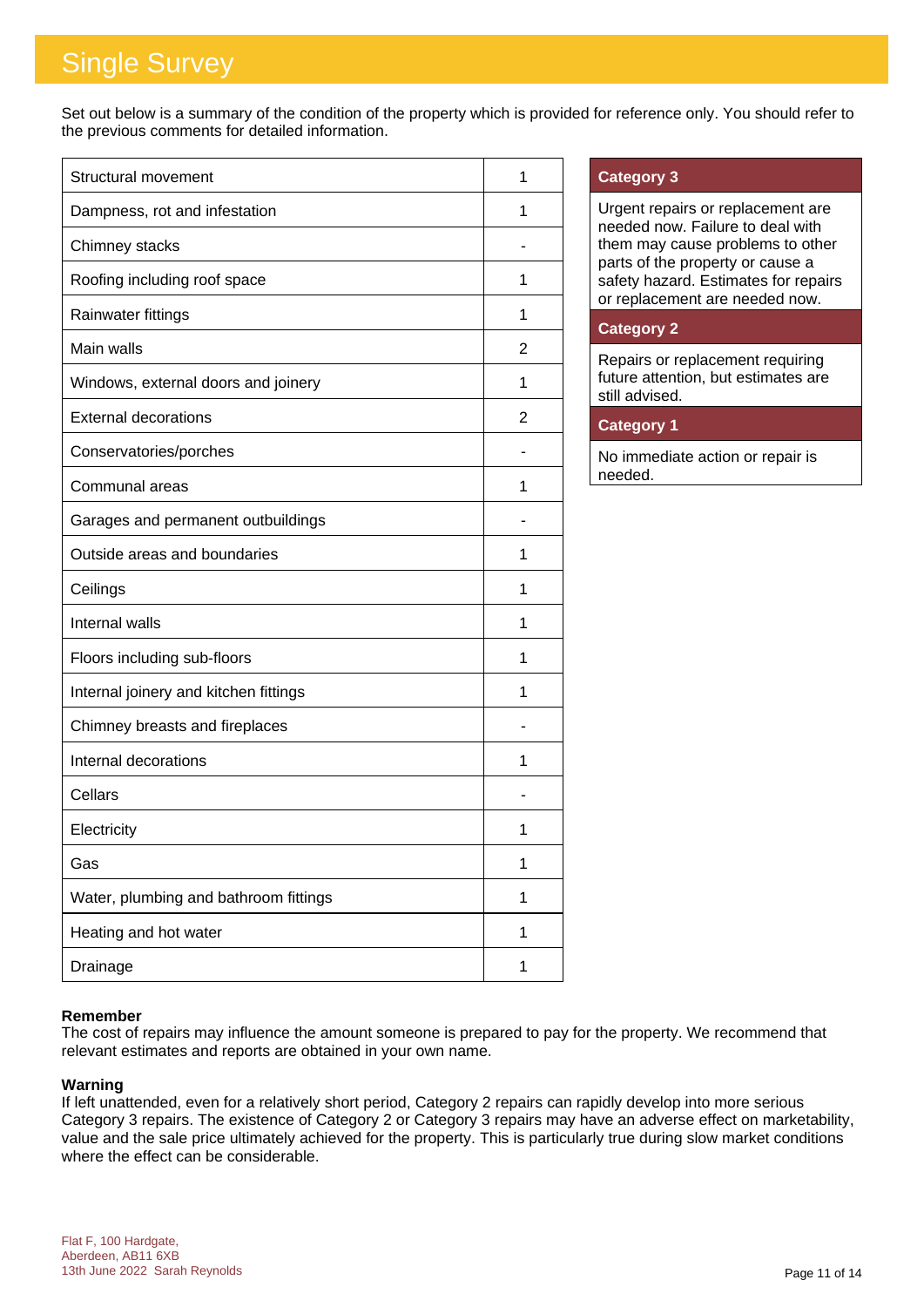### **3. Accessibility information**

### **Guidance notes on accessibility information**

*Three steps or fewer to a main entrance door of the property:*

In flatted developments the 'main entrance' would be the flat's own entrance door, not the external door to the communal stair. The 'three steps or fewer' are counted from external ground level to the flat's entrance door. Where a lift is present, the count is based on the number of steps climbed when using the lift.

#### *Unrestricted parking within 25 metres:*

For this purpose, 'Unrestricted parking' includes parking available by means of a parking permit. Restricted parking includes parking that is subject to parking restrictions, as indicated by the presence of solid yellow, red or white lines at the edge of the road or by a parking control sign, parking meters or other coin-operated machines.

| 1. Which floor(s) is the living accommodation on?                                      | Ground floor             |
|----------------------------------------------------------------------------------------|--------------------------|
| 2. Are there three steps or fewer to a main entrance door of the property?             | $No \mid X$<br>Yes       |
| 3. Is there a lift to the main entrance door of the property?                          | $N_0$ $X$<br>Yes         |
| 4. Are all door openings greater than 750mm?                                           | $No$ $X$<br>Yes          |
| 5. Is there a toilet on the same level as the living room and kitchen?                 | Yes $\mathsf{X}$<br>No l |
| 6. Is there a toilet on the same level as a bedroom?                                   | Yes $\mathsf{X}$<br>No.  |
| 7. Are all rooms on the same level with no internal steps or stairs?                   | Yes $\mathsf{X}$<br>No   |
| 8. Is there unrestricted parking within 25 metres of an entrance door to the building? | Yes $\mathsf{X}$<br>No.  |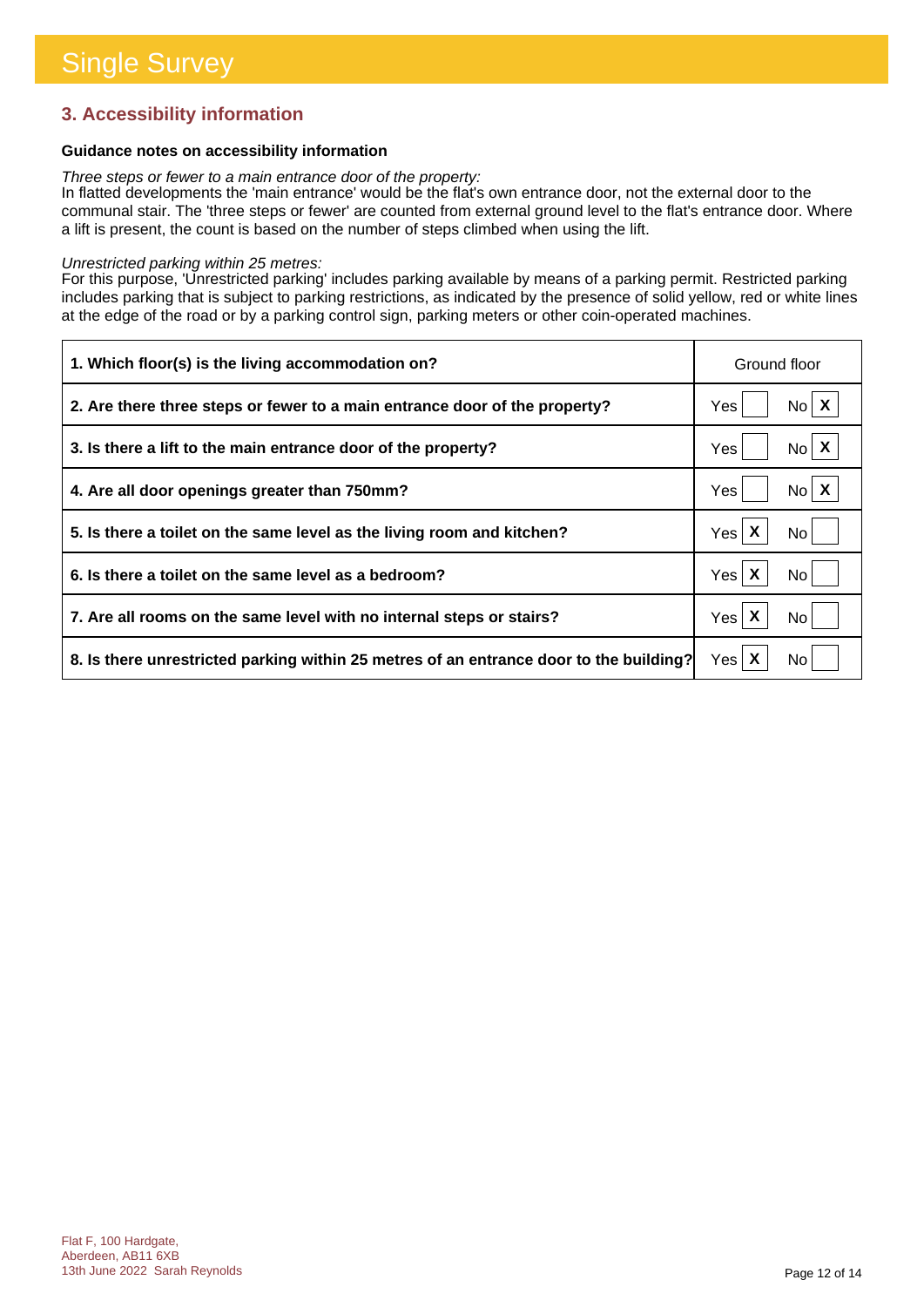### **4. Valuation and conveyancer issues**

This section highlights information that should be checked with a solicitor or licensed conveyancer. It also gives an opinion of market value and an estimated reinstatement cost for insurance purposes.

#### **Matters for a solicitor or licensed conveyancer**

The outright ownership details have not been checked by the surveyor, It is assumed that there are no unusually onerous provisions in the title documents.

In line with our normal practice, it is specifically assumed that the property and its value are unaffected by any matters which would or should be revealed to a competent Completing Solicitor by a local search and replies to the usual enquiries, or by any statutory notice and planning proposal.

Where defects or repairs have been identified within this report it is recommended that, prior to entering into any legally binding sale or purchases contracts, further specialists advice and estimates should be obtained, to establish the implications, if any, on a potential offer to purchase or the sale price likely to be achieved for the property.

The subjects form part of a block of flats and it has been assumed that maintenance / repair costs of the common parts of the building will be shared on an equitable basis with adjoining proprietors.

The management and service charge details have not been inspected and it is assumed it does not contain onerous provisions which would adversely affect valuation. We assume there is a mutual repairing and maintenance liability with the other owners in the block for all structural and roof repairs.

### **Estimated reinstatement cost for insurance purposes**

£150,000 (One Hundred and Fifty thousand pounds).

The re-building cost for insurance purposes is for the subject property only and is given solely as a guide, as it is assumed the building as a whole is insured under a single policy.

### **Valuation and market comments**

In its present condition the opinion of valuation for the Outright Ownership interest with vacant possession on 13/06/2022 is £130,000 (One Hundred and Thirty Thousand pounds sterling).

| Signed | Security Print Code [482764 = 6501 ] |
|--------|--------------------------------------|
|        | <b>Electronically signed</b>         |

| <b>Report author</b> | Ewan Maclachlan |
|----------------------|-----------------|
|                      |                 |

| Company name | Harvey Donaldson & Gibson |
|--------------|---------------------------|
|              |                           |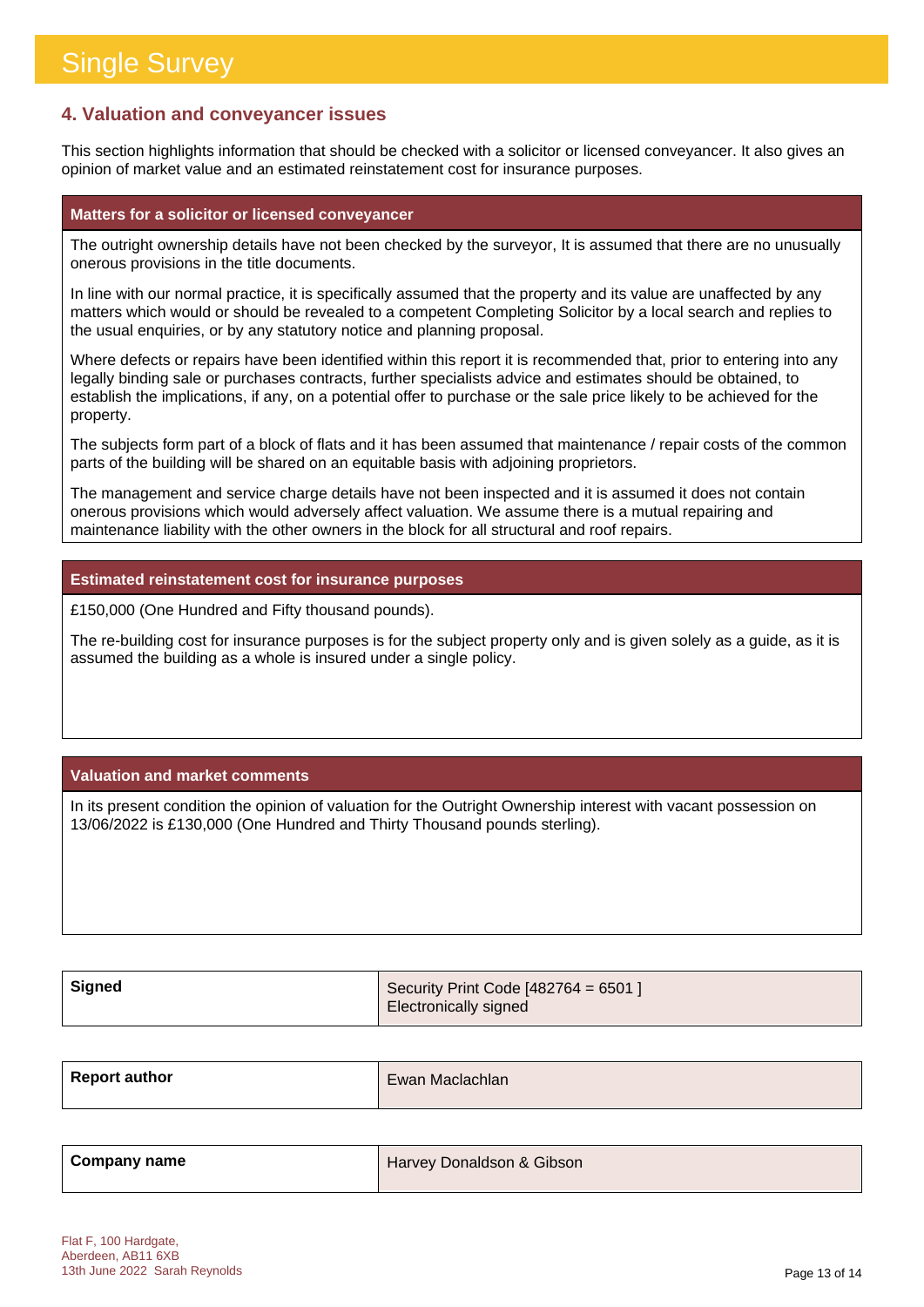| <b>Address</b> | Rubislaw Den House, 23 Rubislaw, Den North, Aberdeen, AB15<br>4AL |
|----------------|-------------------------------------------------------------------|
|                |                                                                   |

| Date of report | 20th June 2022 |
|----------------|----------------|
|                |                |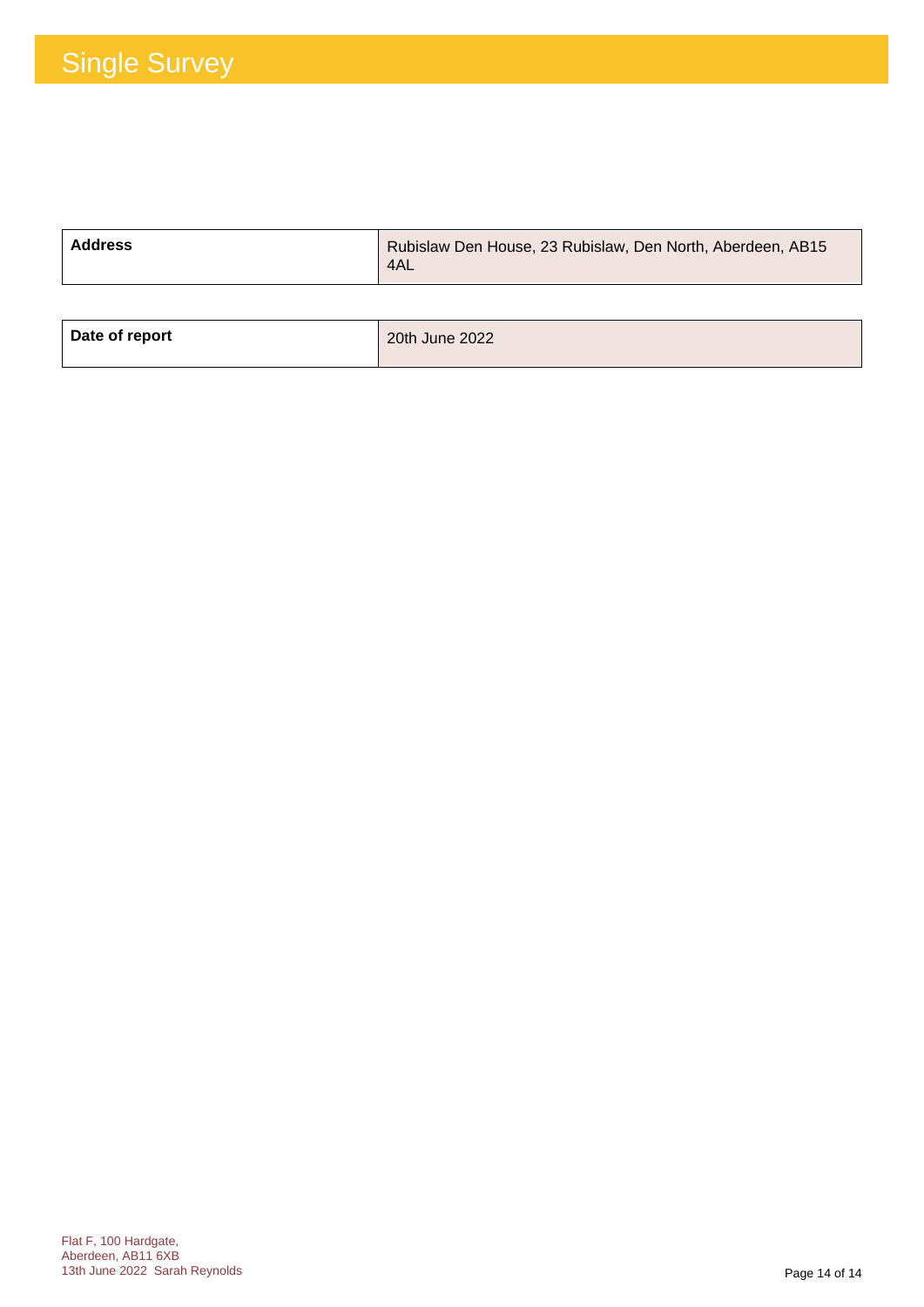### Mortgage Valuation Report



| <b>Property Address</b>                                                                                                 |                                                                          |                                            |                                                                                 |                   |                                                                                             |                     |
|-------------------------------------------------------------------------------------------------------------------------|--------------------------------------------------------------------------|--------------------------------------------|---------------------------------------------------------------------------------|-------------------|---------------------------------------------------------------------------------------------|---------------------|
| Address<br>Seller's Name<br>Date of Inspection                                                                          | Flat F, 100 Hardgate, Aberdeen, AB11 6XB<br>Ms E Allan<br>13th June 2022 |                                            |                                                                                 |                   |                                                                                             |                     |
| <b>Property Details</b>                                                                                                 |                                                                          |                                            |                                                                                 |                   |                                                                                             |                     |
| <b>Property Type</b>                                                                                                    | House<br>$\times$<br>Purpose built flat                                  | Bungalow<br>Converted flat                 | Purpose built maisonette<br><b>Tenement flat</b>                                |                   | Converted maisonette<br>Flat over non-residential use<br>Other (specify in General Remarks) |                     |
| <b>Property Style</b>                                                                                                   | Detached<br>Back to back                                                 | Semi detached<br>High rise block           | Mid terrace<br>Low rise block<br>IX.                                            |                   | End terrace<br>Other (specify in General Remarks)                                           |                     |
| Does the surveyor believe that the property was built for the public sector,<br>e.g. local authority, military, police? |                                                                          |                                            |                                                                                 |                   | $ X $ No<br>Yes                                                                             |                     |
| Flats/Maisonettes only                                                                                                  | Floor(s) on which located                                                |                                            | No. of floors in block<br>No. of units in block                                 | 3<br>6            | Lift provided?<br>Yes                                                                       | $ \overline{X} $ No |
| Approximate Year of Construction $\boxed{1990}$                                                                         |                                                                          |                                            |                                                                                 |                   |                                                                                             |                     |
| <b>Tenure</b>                                                                                                           |                                                                          |                                            |                                                                                 |                   |                                                                                             |                     |
| X Absolute Ownership                                                                                                    | Leasehold                                                                | Ground rent £                              | Unexpired years                                                                 |                   |                                                                                             |                     |
| <b>Accommodation</b>                                                                                                    |                                                                          |                                            |                                                                                 |                   |                                                                                             |                     |
| Number of Rooms                                                                                                         | -1<br>Living room(s)<br>Bathroom(s)<br>$\mathbf{1}$                      | $\overline{2}$<br>Bedroom(s)<br>0<br>WC(s) | $\mathbf{1}$<br>Kitchen(s)<br>$\mathbf 0$<br>Other (Specify in General remarks) |                   |                                                                                             |                     |
| Gross Floor Area (excluding garages and outbuildings)<br>Residential Element (greater than 40%) $ \overline{x} $ Yes    |                                                                          | No                                         | 63<br>$m2$ (Internal)                                                           |                   | $m2$ (External)                                                                             |                     |
|                                                                                                                         |                                                                          |                                            |                                                                                 |                   |                                                                                             |                     |
| <b>Garage / Parking / Outbuildings</b>                                                                                  |                                                                          |                                            |                                                                                 |                   |                                                                                             |                     |
| Single garage<br>Available on site?                                                                                     | Double garage<br>$\Box$ Yes<br>No                                        |                                            | Parking space                                                                   | $\vert$ X $\vert$ | No garage / garage space / parking space                                                    |                     |
| Permanent outbuildings:                                                                                                 |                                                                          |                                            |                                                                                 |                   |                                                                                             |                     |
| No permanent outbuildings.                                                                                              |                                                                          |                                            |                                                                                 |                   |                                                                                             |                     |
|                                                                                                                         |                                                                          |                                            |                                                                                 |                   |                                                                                             |                     |
|                                                                                                                         |                                                                          |                                            |                                                                                 |                   |                                                                                             |                     |

l.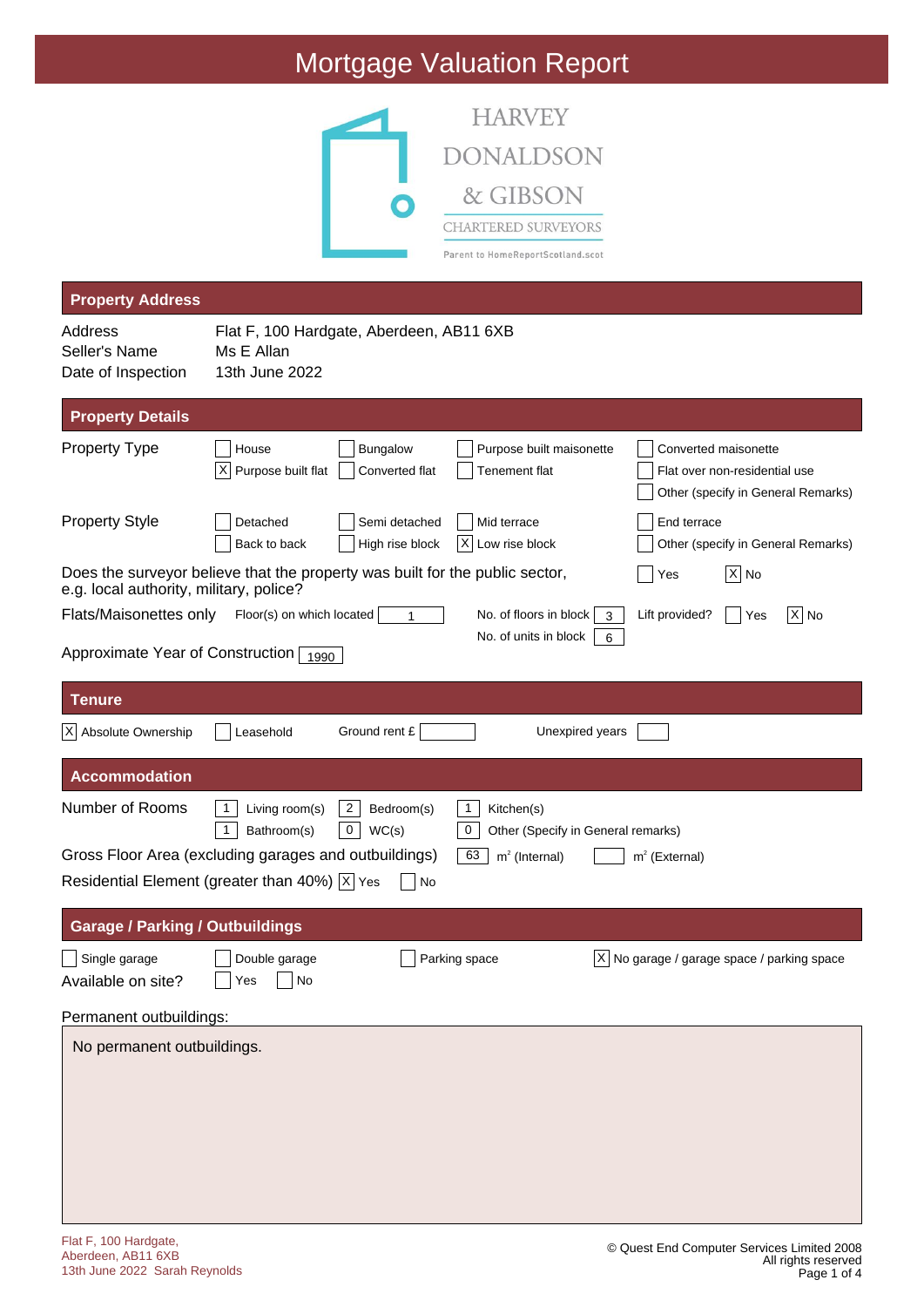### Mortgage Valuation Report

| <b>Construction</b>                                                                                                                                   |              |                                                  |                                          |                                                           |                      |                                    |                                    |
|-------------------------------------------------------------------------------------------------------------------------------------------------------|--------------|--------------------------------------------------|------------------------------------------|-----------------------------------------------------------|----------------------|------------------------------------|------------------------------------|
| Walls                                                                                                                                                 | <b>Brick</b> | Stone                                            | Concrete                                 | X <br>Timber frame                                        |                      | Other (specify in General Remarks) |                                    |
| Roof                                                                                                                                                  | X <br>Tile   | Slate                                            | Asphalt                                  | Felt                                                      |                      | Other (specify in General Remarks) |                                    |
| <b>Special Risks</b>                                                                                                                                  |              |                                                  |                                          |                                                           |                      |                                    |                                    |
| Has the property suffered structural movement?                                                                                                        |              |                                                  |                                          |                                                           |                      | Yes                                | $ \mathsf{X} $ No                  |
| If Yes, is this recent or progressive?                                                                                                                |              |                                                  |                                          |                                                           |                      | Yes                                | No                                 |
| Is there evidence, history, or reason to anticipate subsidence, heave, landslip or flood in the<br>immediate vicinity?                                |              |                                                  |                                          |                                                           |                      | Yes                                | $X $ No                            |
| If Yes to any of the above, provide details in General Remarks.                                                                                       |              |                                                  |                                          |                                                           |                      |                                    |                                    |
| <b>Service Connection</b>                                                                                                                             |              |                                                  |                                          |                                                           |                      |                                    |                                    |
| Based on visual inspection only. If any services appear to be non-mains, please comment on the type and location<br>of the supply in General Remarks. |              |                                                  |                                          |                                                           |                      |                                    |                                    |
| Drainage                                                                                                                                              | $ X $ Mains  | Private                                          | None                                     | Water                                                     | X   Mains            | Private                            | None                               |
| Electricity                                                                                                                                           | $ X $ Mains  | Private                                          | None                                     | Gas                                                       | $ \mathsf{X} $ Mains | Private                            | None                               |
| <b>Central Heating</b>                                                                                                                                | $ X $ Yes    | Partial                                          | None                                     |                                                           |                      |                                    |                                    |
| Brief description of Central Heating:                                                                                                                 |              |                                                  |                                          |                                                           |                      |                                    |                                    |
| Heating fuel: Gas<br>Heating type: Radiators                                                                                                          |              |                                                  |                                          |                                                           |                      |                                    |                                    |
| <b>Site</b>                                                                                                                                           |              |                                                  |                                          |                                                           |                      |                                    |                                    |
| Apparent legal issues to be verified by the conveyancer. Please provide a brief description in General Remarks.                                       |              |                                                  |                                          |                                                           |                      |                                    |                                    |
| Rights of way                                                                                                                                         |              | Shared drives / access                           |                                          | Garage or other amenities on separate site                |                      | Shared service connections         |                                    |
| Ill-defined boundaries                                                                                                                                |              |                                                  | Agricultural land included with property |                                                           |                      |                                    | Other (specify in General Remarks) |
| <b>Location</b>                                                                                                                                       |              |                                                  |                                          |                                                           |                      |                                    |                                    |
|                                                                                                                                                       |              |                                                  |                                          |                                                           |                      |                                    |                                    |
| Residential suburb<br>Commuter village                                                                                                                | ΧI           | Residential within town / city<br>Remote village |                                          | Mixed residential / commercial<br>Isolated rural property |                      | Mainly commercial                  | Other (specify in General Remarks) |
| <b>Planning Issues</b>                                                                                                                                |              |                                                  |                                          |                                                           |                      |                                    |                                    |
| Has the property been extended / converted / altered?                                                                                                 |              |                                                  |                                          | $\overline{X}$ No<br>Yes                                  |                      |                                    |                                    |
| If Yes provide details in General Remarks.                                                                                                            |              |                                                  |                                          |                                                           |                      |                                    |                                    |
| <b>Roads</b>                                                                                                                                          |              |                                                  |                                          |                                                           |                      |                                    |                                    |
| $X$ Made up road                                                                                                                                      | Unmade road  |                                                  | Partly completed new road                | Pedestrian access only                                    |                      | Adopted                            | Unadopted                          |
|                                                                                                                                                       |              |                                                  |                                          |                                                           |                      |                                    |                                    |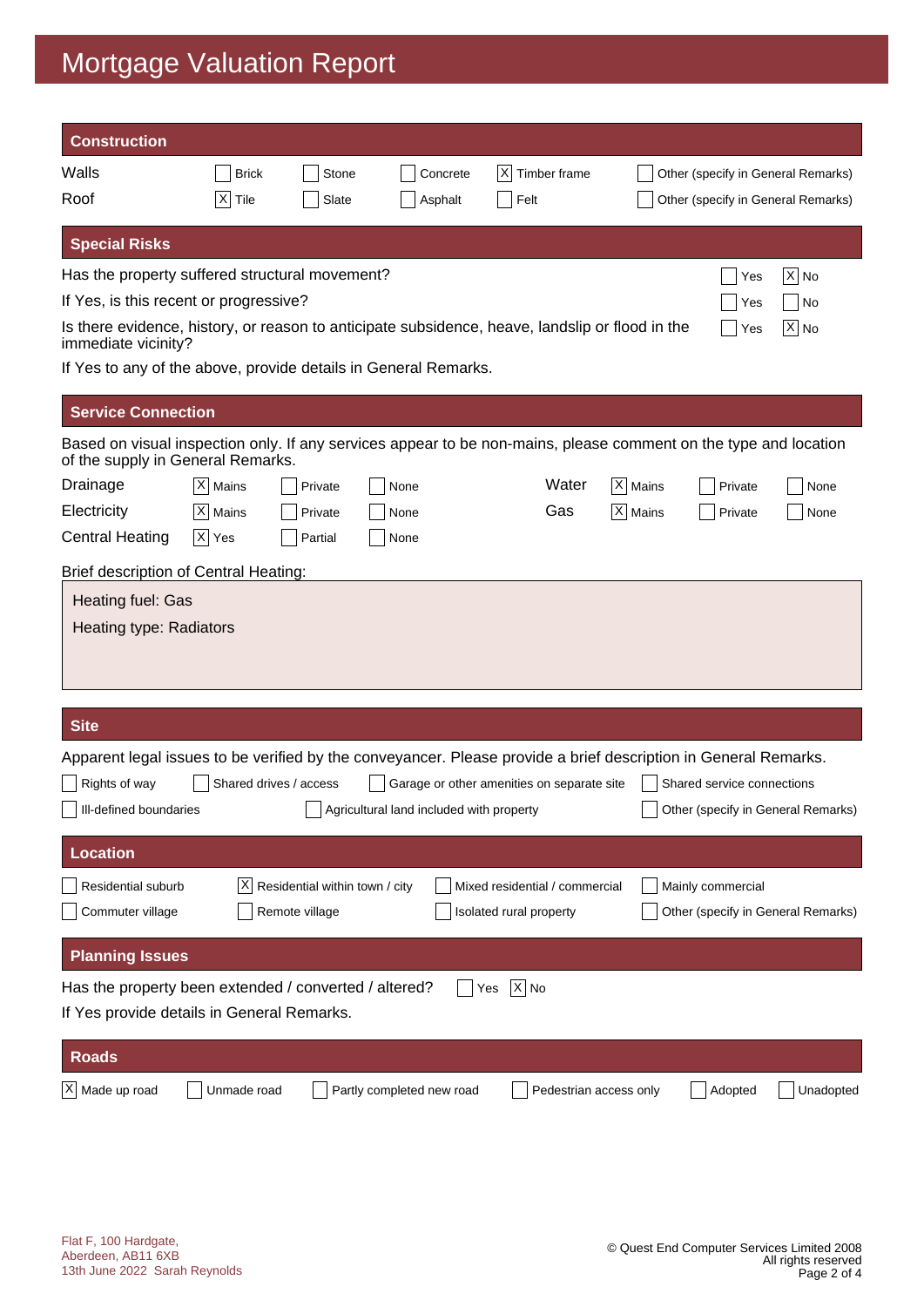#### **General Remarks**

The property is situated in an established residential area amongst properties of similar age and type of construction, within close proximity to all local amenities. The general condition of the property appears consistent with its age and type of construction.

#### **Essential Repairs**

| Estimated cost of essential repairs £ | Retention recommended?   Yes | $\boxed{X}$ No | Amount £ |
|---------------------------------------|------------------------------|----------------|----------|